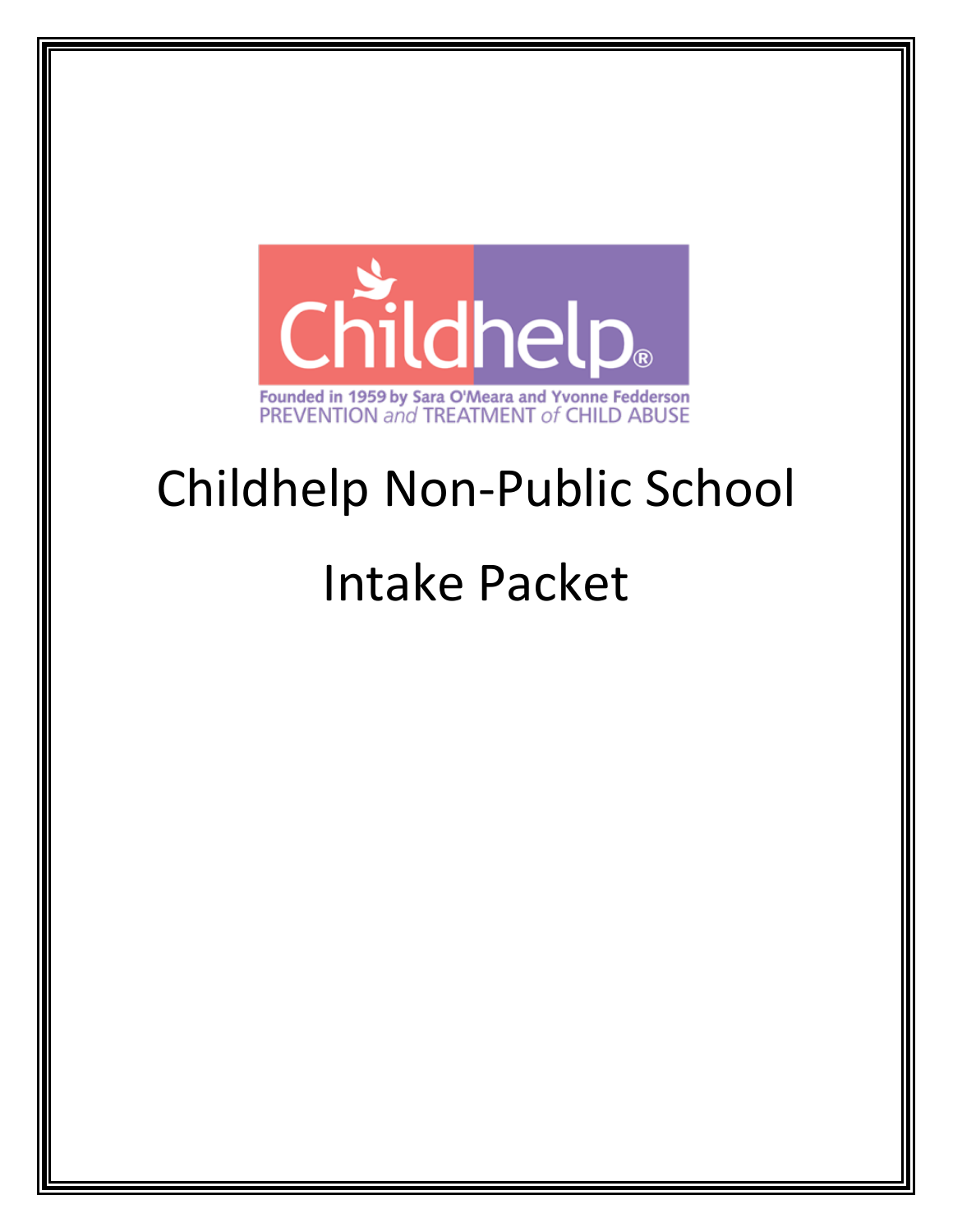

To: Childhelp Non-Public School Parents and Guardians

Re: Intake Procedures, Intake Packet, Immunization Records

Dear Parents and Guardians,

The Enrollment Process with Childhelp Non-Public School requires an Individual Education Plan (IEP) that designates a Non-Public School as the least restrictive environment where the student can be successful, as well as authorization by the student's current school district to attend Childhelp NPS. The following forms are also required:

- Intake Packet (NPS)
	- o Emergency Data Sheet
	- o Signed Authorization for Medical Treatment and First Aid
	- o Signed Authorization to Dispense Medications
	- o Request for Release of Information
	- o Notices of NPS Policies and Campus Rules
	- o Notice of California Department of Education Policies
	- o Permission Slip for Off-Grounds Activities
	- o Student Code of Conduct/Parent Notifications

#### Immunization Records

Enrollment requires copies of your child's most recent immunization record (often a folded yellow card, or computer print-out from your doctor) or California School Immunization Record (blue record). Please send copies to the Childhelp Non-Public School via your bus driver or you may FAX them to Childhelp at 951-845-3811.

You will be contacted by staff as a follow-up. Failure to provide immunization records could affect your child's enrollment. Your student may be required to stay out of school until these records are provided. We will work with all families to obtain this information as easily as possible. Your family physician should be able to provide this information for you.

Please call the Non-Public School for more information if you have any questions. 951-845-3155 ext. 252.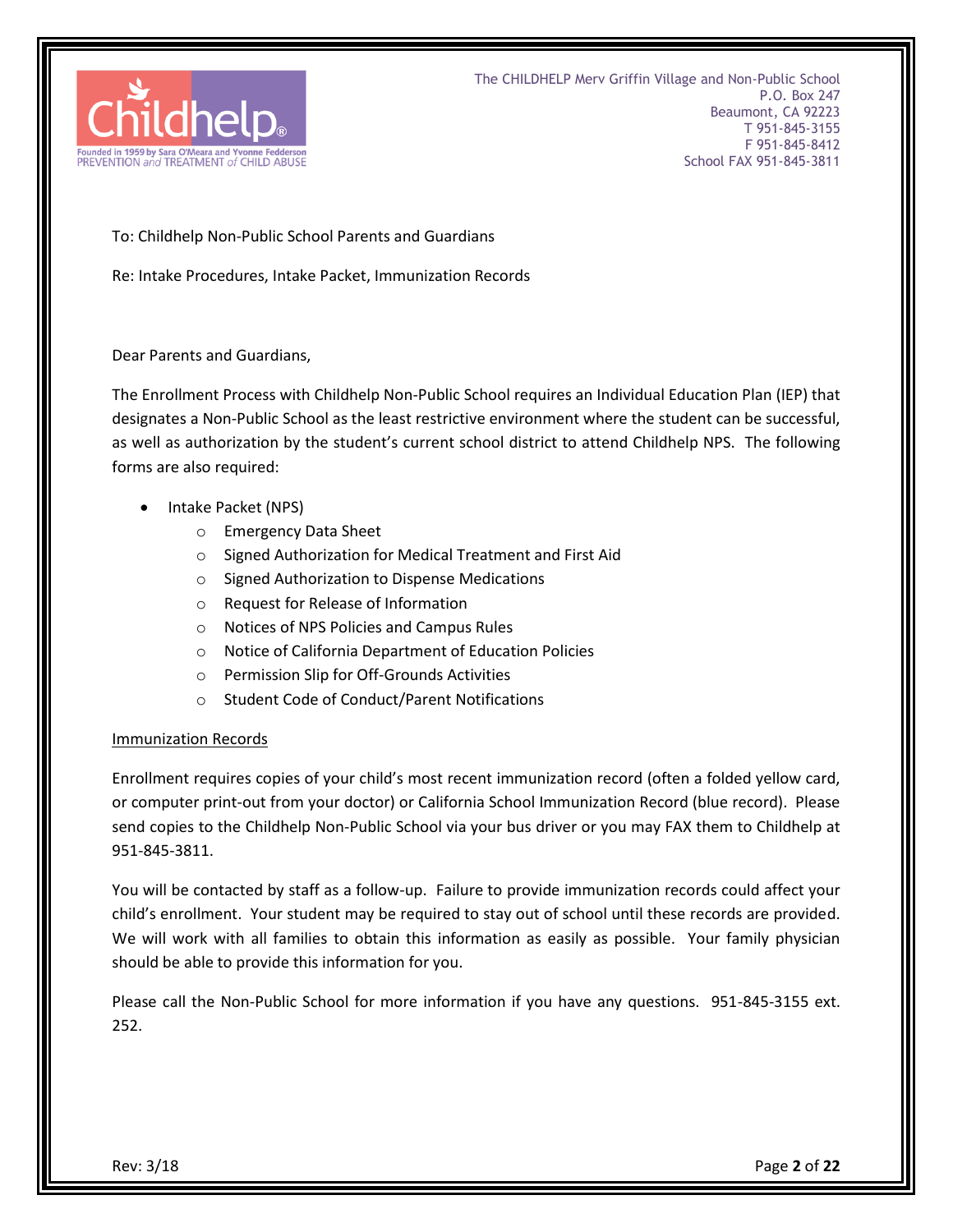

The CHILDHELP Merv Griffin Village and Non-Public School P.O. Box 247 Beaumont, CA 92223 T 951-845-3155 F 951-845-8412 School FAX 951-845-3811

# **Emergency Data Sheet**

|                            | DOB: ___________Race: _______________________Hair Color: ______________Eye Color: _____________Ht: ___________ Wt: _________                                                |  |  |  |
|----------------------------|-----------------------------------------------------------------------------------------------------------------------------------------------------------------------------|--|--|--|
|                            |                                                                                                                                                                             |  |  |  |
|                            |                                                                                                                                                                             |  |  |  |
|                            |                                                                                                                                                                             |  |  |  |
|                            |                                                                                                                                                                             |  |  |  |
|                            |                                                                                                                                                                             |  |  |  |
|                            |                                                                                                                                                                             |  |  |  |
|                            |                                                                                                                                                                             |  |  |  |
|                            |                                                                                                                                                                             |  |  |  |
|                            |                                                                                                                                                                             |  |  |  |
| <b>Emergency Contacts:</b> |                                                                                                                                                                             |  |  |  |
|                            |                                                                                                                                                                             |  |  |  |
|                            |                                                                                                                                                                             |  |  |  |
|                            |                                                                                                                                                                             |  |  |  |
|                            |                                                                                                                                                                             |  |  |  |
|                            |                                                                                                                                                                             |  |  |  |
|                            |                                                                                                                                                                             |  |  |  |
|                            |                                                                                                                                                                             |  |  |  |
|                            |                                                                                                                                                                             |  |  |  |
|                            |                                                                                                                                                                             |  |  |  |
|                            |                                                                                                                                                                             |  |  |  |
|                            | Does your child receive psycho-therapy or counseling through another provider (i.e.: Department of<br>Behavioral Health or through private insurance)? $\Box$ Yes $\Box$ No |  |  |  |
|                            | If your child is not receiving psycho-therapy, would you like for your child to be seen by a therapist<br>provided by Childhelp Non-Public School. □ Yes □ No               |  |  |  |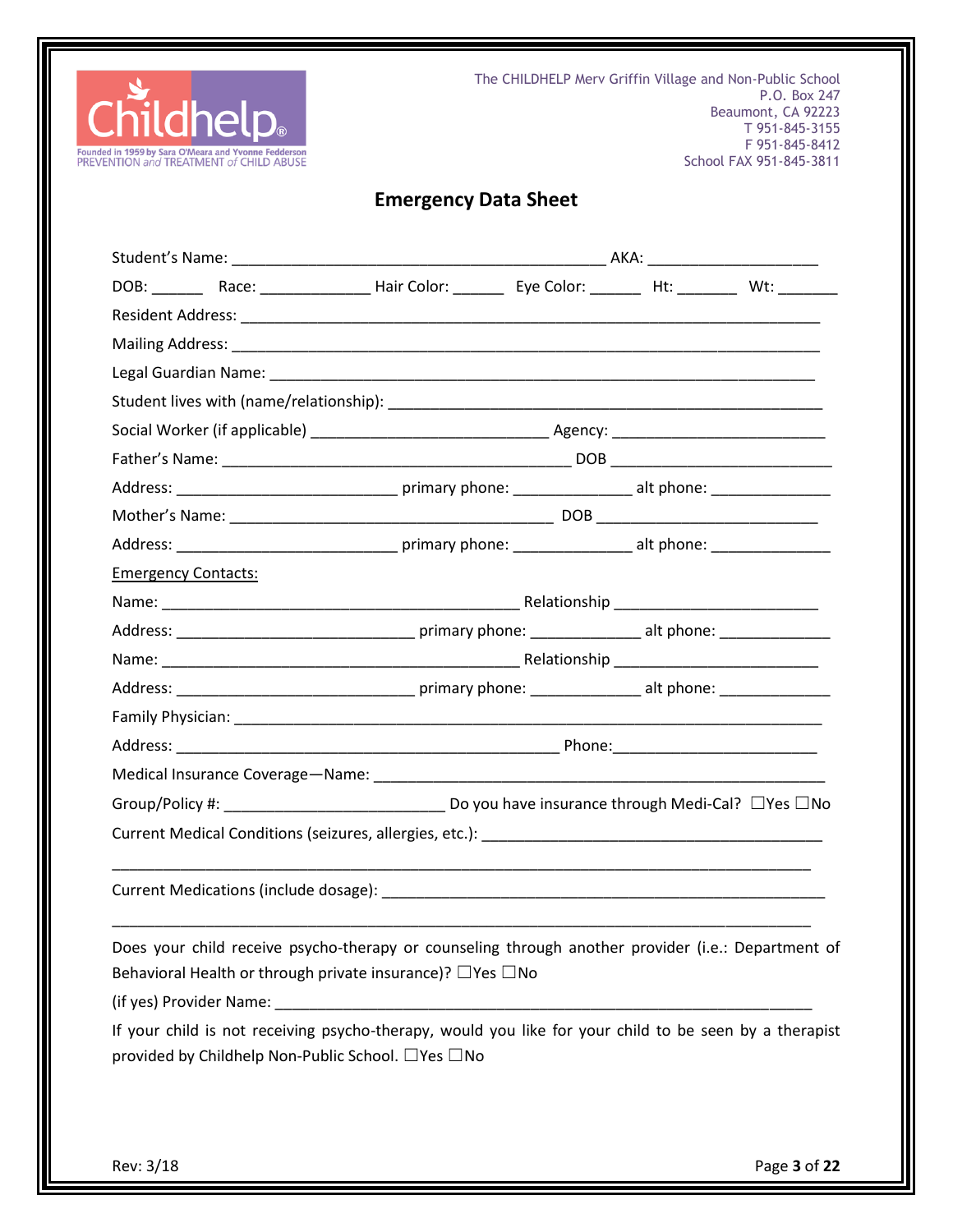

#### **Emergency Medical Authorization**

We, the Parents/Guardians of the student named above hereby declare:

- That we are the legal parents/guardians of the student named above
- That we understand that certain programs are being conducted for the benefit of the student named above, on and off the campus of the Childhelp Non-Public School, under the direct supervision of qualified personnel of Childhelp Non-Public School.
- That we, as the parents/guardians of the student named above hereby expressly and directly authorize Childhelp Non-Public School to do the following:
	- $\circ$  To make any and all decisions and execute any and all documentation with respect to the health care of the student named above, including but not limited to giving informed consent to any hospital and/or medical practitioner concerning the care and well-being of the student named above, where it is determined, in good faith, based on medical advice in an emergency case in which immediate care is required. It is understood that such an emergency case may come about during the above named student's participation in an on-campus or off-campus activity being supervised and directed under the auspices of Childhelp Non-Public School.
- It is expressly agree to and understood that we shall be fully responsible for any and all charges, billings, costs, and/or any further forms of cost with respect to the immediate care given to the student named above. We shall fully hold harmless Childhelp Non-Public School from any of said charges, billings, costs, and/or any other forms of cost with respect to the immediate care given to the student named above.

\_\_\_\_\_\_\_\_\_\_\_\_\_\_\_\_\_\_\_\_\_\_\_\_\_\_\_\_\_\_\_\_\_\_\_\_\_\_\_\_\_\_\_\_\_\_\_\_ \_\_\_\_\_\_\_\_\_\_\_\_\_\_\_\_\_\_\_\_\_\_\_\_\_

| Parent/Guardian Signature | Date |  |
|---------------------------|------|--|
|                           |      |  |

Parent/Guardian Signature Date Date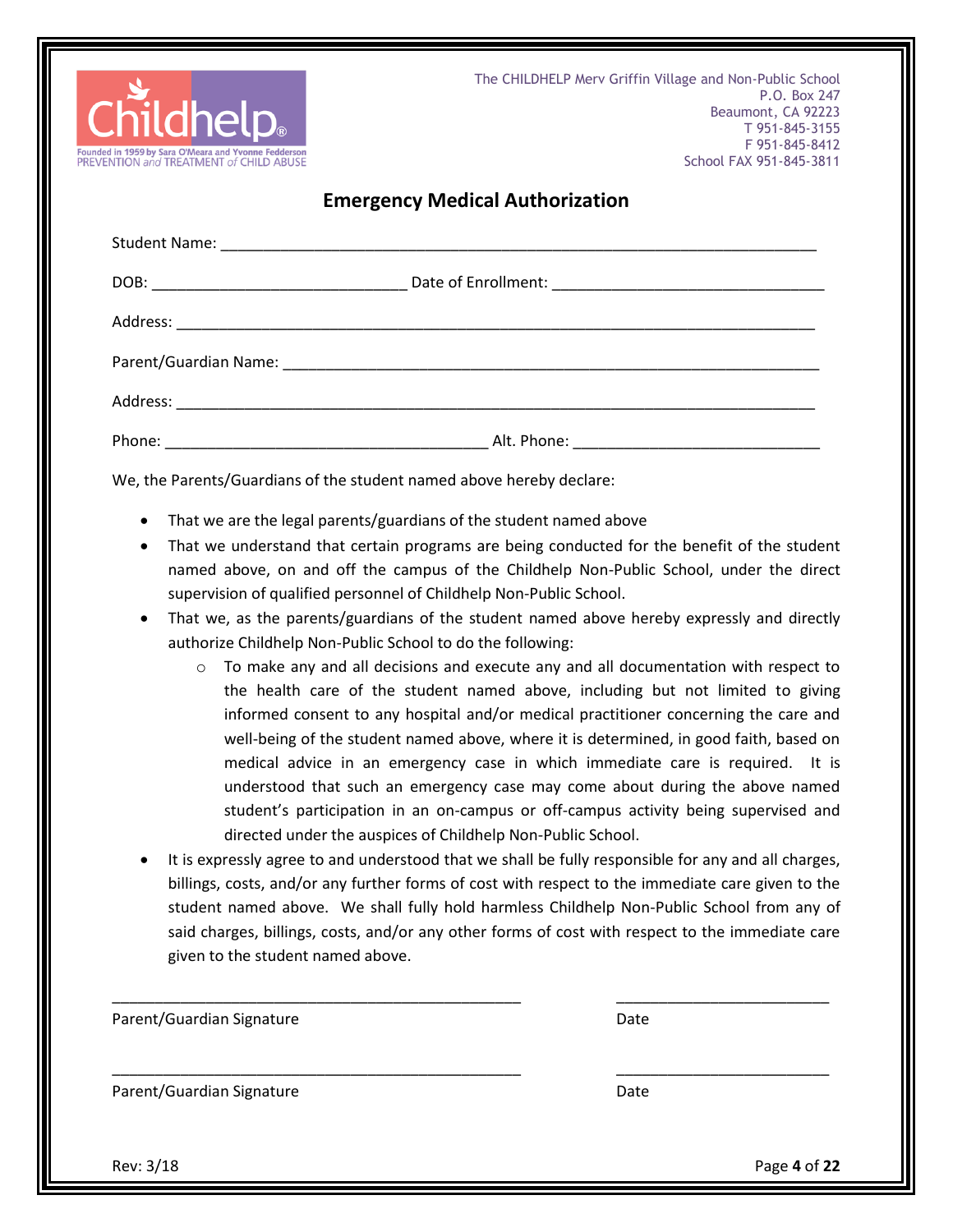| The CHILDHELP Merv Griffin Village and Non-Public School                                        |        |                                    |                                                                                                   | P.O. Box 247                              |
|-------------------------------------------------------------------------------------------------|--------|------------------------------------|---------------------------------------------------------------------------------------------------|-------------------------------------------|
| hel                                                                                             |        |                                    |                                                                                                   | Beaumont, CA 92223<br>T 951-845-3155      |
| Founded in 1959 by Sara O'Meara and Yvonne Fedderson<br>PREVENTION and TREATMENT of CHILD ABUSE |        |                                    |                                                                                                   | F 951-845-8412<br>School FAX 951-845-3811 |
|                                                                                                 |        | <b>Authorization for First Aid</b> |                                                                                                   |                                           |
|                                                                                                 |        |                                    |                                                                                                   |                                           |
|                                                                                                 |        |                                    |                                                                                                   |                                           |
|                                                                                                 |        |                                    |                                                                                                   |                                           |
|                                                                                                 |        |                                    | Childhelp Non-Public School to dispense first aid to the student for minor illness and/or injury. |                                           |
|                                                                                                 |        |                                    |                                                                                                   |                                           |
| Student may be given (circle all that apply):                                                   |        |                                    |                                                                                                   |                                           |
| Tylenol                                                                                         | Motrin | Ibuprofen                          | Chloraseptic Spray/Strips                                                                         | Tums                                      |
|                                                                                                 |        | No Medication                      |                                                                                                   |                                           |
|                                                                                                 |        |                                    |                                                                                                   |                                           |
|                                                                                                 |        |                                    |                                                                                                   |                                           |
|                                                                                                 |        |                                    |                                                                                                   |                                           |
|                                                                                                 |        |                                    |                                                                                                   |                                           |
|                                                                                                 |        |                                    |                                                                                                   |                                           |
|                                                                                                 |        |                                    |                                                                                                   |                                           |
|                                                                                                 |        |                                    |                                                                                                   |                                           |
|                                                                                                 |        |                                    | Please list any physical limitations that may apply to the student:                               |                                           |
|                                                                                                 |        |                                    |                                                                                                   |                                           |
|                                                                                                 |        |                                    |                                                                                                   |                                           |
|                                                                                                 |        |                                    |                                                                                                   |                                           |
|                                                                                                 |        |                                    |                                                                                                   |                                           |
|                                                                                                 |        |                                    |                                                                                                   |                                           |
|                                                                                                 |        |                                    |                                                                                                   |                                           |
|                                                                                                 |        |                                    |                                                                                                   |                                           |
| Parent/Guardian Signature                                                                       |        |                                    | Date                                                                                              |                                           |
|                                                                                                 |        |                                    |                                                                                                   |                                           |
|                                                                                                 |        |                                    |                                                                                                   |                                           |
| Parent/Guardian Signature                                                                       |        |                                    | Date                                                                                              |                                           |
|                                                                                                 |        |                                    |                                                                                                   |                                           |
|                                                                                                 |        |                                    |                                                                                                   |                                           |
|                                                                                                 |        |                                    |                                                                                                   |                                           |
|                                                                                                 |        |                                    |                                                                                                   |                                           |
|                                                                                                 |        |                                    |                                                                                                   |                                           |
|                                                                                                 |        |                                    |                                                                                                   |                                           |
|                                                                                                 |        |                                    |                                                                                                   |                                           |
|                                                                                                 |        |                                    |                                                                                                   |                                           |
|                                                                                                 |        |                                    |                                                                                                   |                                           |
| Rev: 3/18                                                                                       |        |                                    |                                                                                                   | Page 5 of 22                              |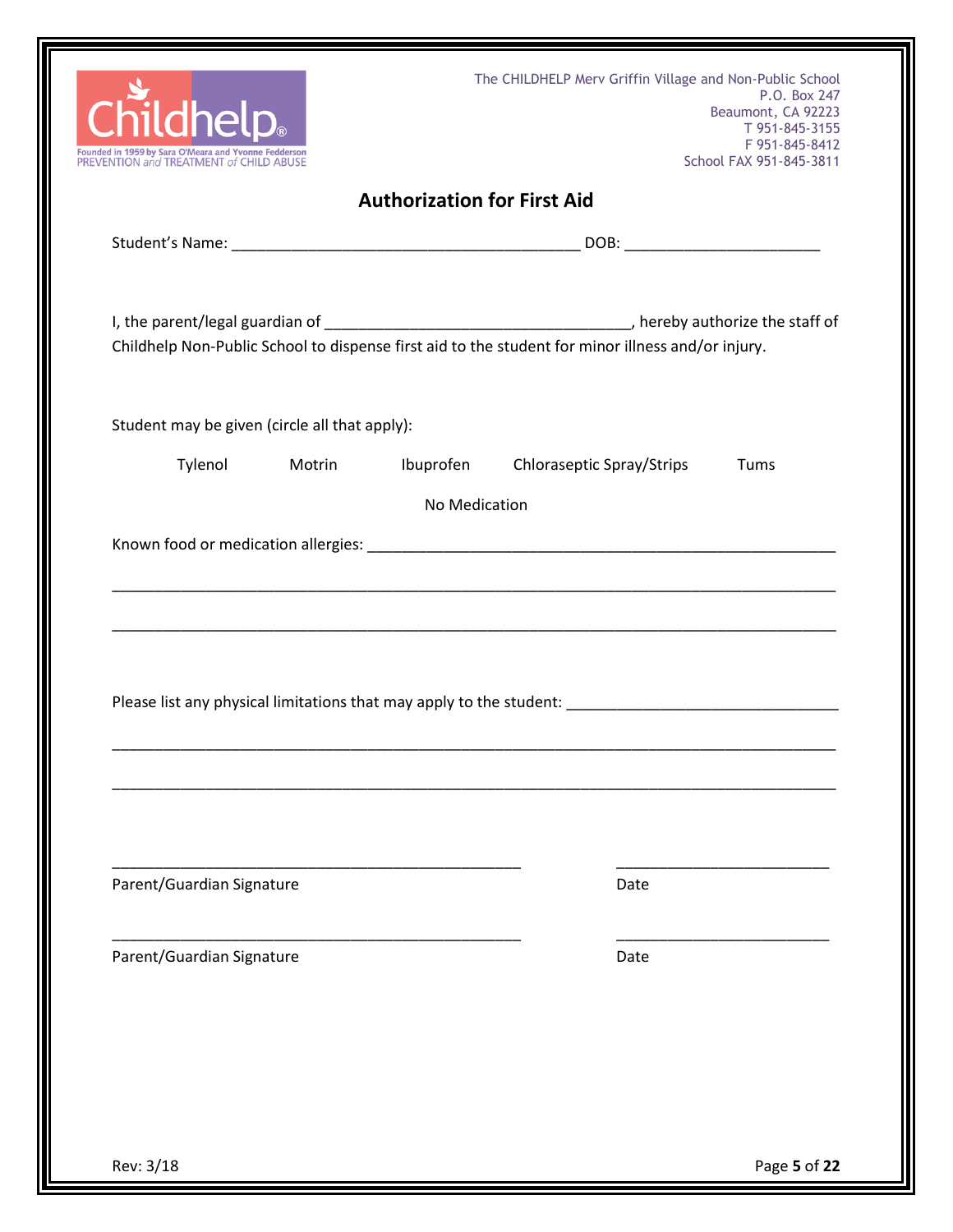

#### **Parental Request for Administration of Medication**

|                                                                                                                                      | DOB: __________________________               |
|--------------------------------------------------------------------------------------------------------------------------------------|-----------------------------------------------|
|                                                                                                                                      | $\overline{a}$ , the parent(s)/guardian(s) of |
| Public School staff administers the following medication to my child during school hours, as prescribed<br>by the designated doctor. |                                               |
|                                                                                                                                      |                                               |

#### **Parent/Guardian please initial and sign below:**

Please initial that you have read and understand the following medication procedures at Childhelp Non-Public School.

\_\_\_\_\_For a medication change: At any time, if a medication changes, even if the change is to dosage or time, a new Medical Doctor Approval for Administration of Medication form must be completed by the medical doctor/staff and delivered to the Childhelp Non-Public School office before a change of medication can be administered by Childhelp staff.

For a "Stop Medication" request: At any time, if a parent/guardian requests that Childhelp Non-Public School staff stop administering a medication, the parent/guardian must make a request in writing stating the student's name, the start date to discontinue the medication, and a written statement requesting that the specific medication be discontinued. This written statement must be delivered to the Childhelp Non-Public School office before a medication can be discontinued by Childhelp Non-Public School staff.

\_\_\_\_\_I understand that California Education Code (EC Section 49423) states that "if your child must take medicine while at school, give the school a written note from you and a written note form your child's doctor or other health care provider who is licensed to practice in California. Provide new updated notes at the beginning of each school year and whenever there is a change in the medicine, instructions or doctor."

As the parent/guardian, you must supply the school with all the medicine your child must take during the school day. You or another adult must deliver the medicine to school. All controlled medicine must be counted and recorded on the medicine log when delivered to the school. You or another adult who delivered the medicine should verify the count before signing the log.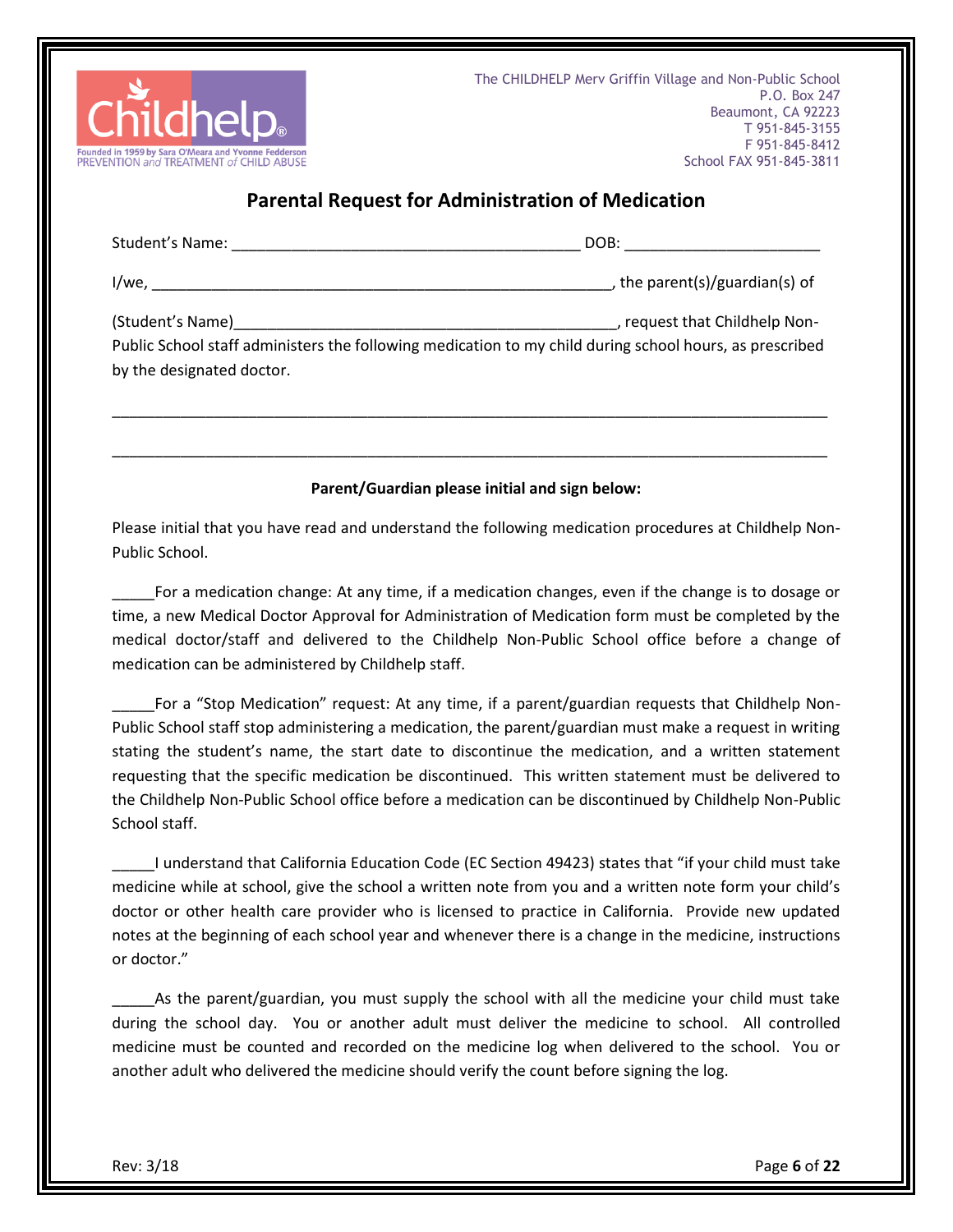

Each medicine your child must be given at school must be in a separate container labeled by a pharmacist licensed in the United States. The container must list your child's name, doctor's name, name of the medicine, and instructions for when to take the medicine and how much to take.

It is the parent/guardian's responsibility to obtain and provide the school with the signed authorized health care provider's written statement for medication administration in school.

\_\_\_\_\_\_\_\_\_\_\_\_\_\_\_\_\_\_\_\_\_\_\_\_\_\_\_\_\_\_\_\_\_\_\_\_\_\_\_\_\_\_\_\_\_\_\_\_ \_\_\_\_\_\_\_\_\_\_\_\_\_\_\_\_\_\_\_\_\_\_\_\_\_

Parent/Guardian Signature Date Date

\_\_\_\_\_\_\_\_\_\_\_\_\_\_\_\_\_\_\_\_\_\_\_\_\_\_\_\_\_\_\_\_\_\_\_\_\_\_\_\_\_\_\_\_\_\_\_\_

Relationship to Student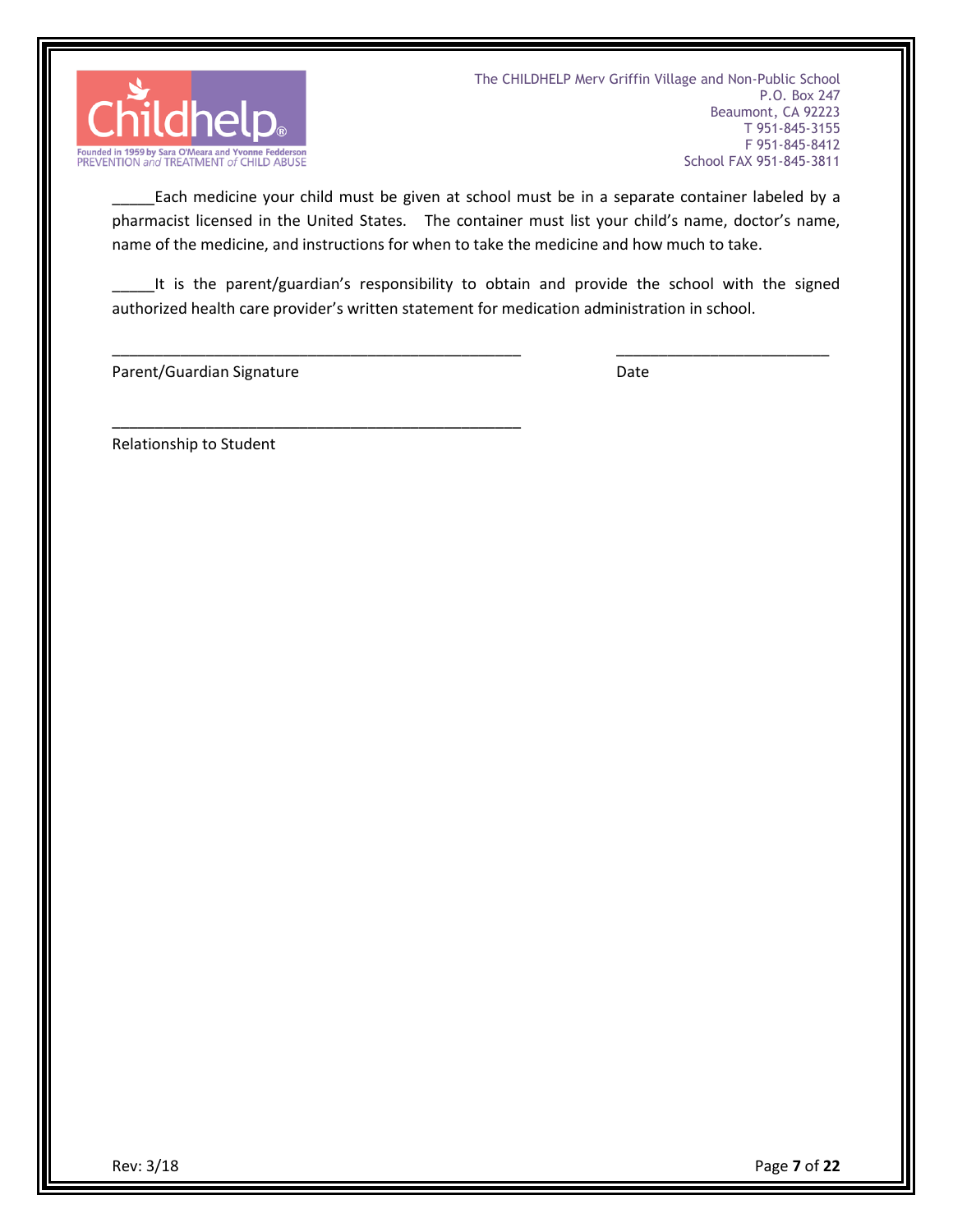

### **Medical Doctor Approval for Administration of Medication**

| Student<br>. | $\sim$ $\sim$ $\sim$<br>۱⊦<br>$-$ |
|--------------|-----------------------------------|
|              |                                   |

 $Date$   $\qquad \qquad \qquad \qquad \qquad \qquad$ 

#### *This portion below is to be filled out by your child's medical doctor/staff.*

The following information must be identical to what is written on the prescription bottle in order for Childhelp NPS staff to administer.

| <b>Medication Name</b> | Dosage | Time to be<br>Administered | Method |
|------------------------|--------|----------------------------|--------|
|                        |        |                            |        |
|                        |        |                            |        |
| 3.                     |        |                            |        |
| 4.                     |        |                            |        |
| .ر                     |        |                            |        |

For medications prescribed on an as-needed basis (PRN), the specific symptoms that necessitate administration of medications, the allowable frequency for administration, and indications for referral for medical evaluation.

\_\_\_\_\_\_\_\_\_\_\_\_\_\_\_\_\_\_\_\_\_\_\_\_\_\_\_\_\_\_\_\_\_\_\_\_\_\_\_\_\_\_\_\_\_\_\_\_\_\_\_\_\_\_\_\_\_\_\_\_\_\_\_\_\_\_\_\_\_\_\_\_\_\_\_\_\_\_\_\_\_\_\_\_\_ \_\_\_\_\_\_\_\_\_\_\_\_\_\_\_\_\_\_\_\_\_\_\_\_\_\_\_\_\_\_\_\_\_\_\_\_\_\_\_\_\_\_\_\_\_\_\_\_\_\_\_\_\_\_\_\_\_\_\_\_\_\_\_\_\_\_\_\_\_\_\_\_\_\_\_\_\_\_\_\_\_\_\_\_\_ \_\_\_\_\_\_\_\_\_\_\_\_\_\_\_\_\_\_\_\_\_\_\_\_\_\_\_\_\_\_\_\_\_\_\_\_\_\_\_\_\_\_\_\_\_\_\_\_\_\_\_\_\_\_\_\_\_\_\_\_\_\_\_\_\_\_\_\_\_\_\_\_\_\_\_\_\_\_\_\_\_\_\_\_\_

Additional Information:

These medications are prescribed by the following Medical Doctor, and in case of an emergency, the doctor's office contact information is:

| Healthcare Provider Name (print):   | Healthcare Provider Phone Number: |
|-------------------------------------|-----------------------------------|
| <b>Healthcare Provider Address:</b> |                                   |
| Prescribing Doctor's Signature:     |                                   |

Rev: 3/18 Page **8** of **22**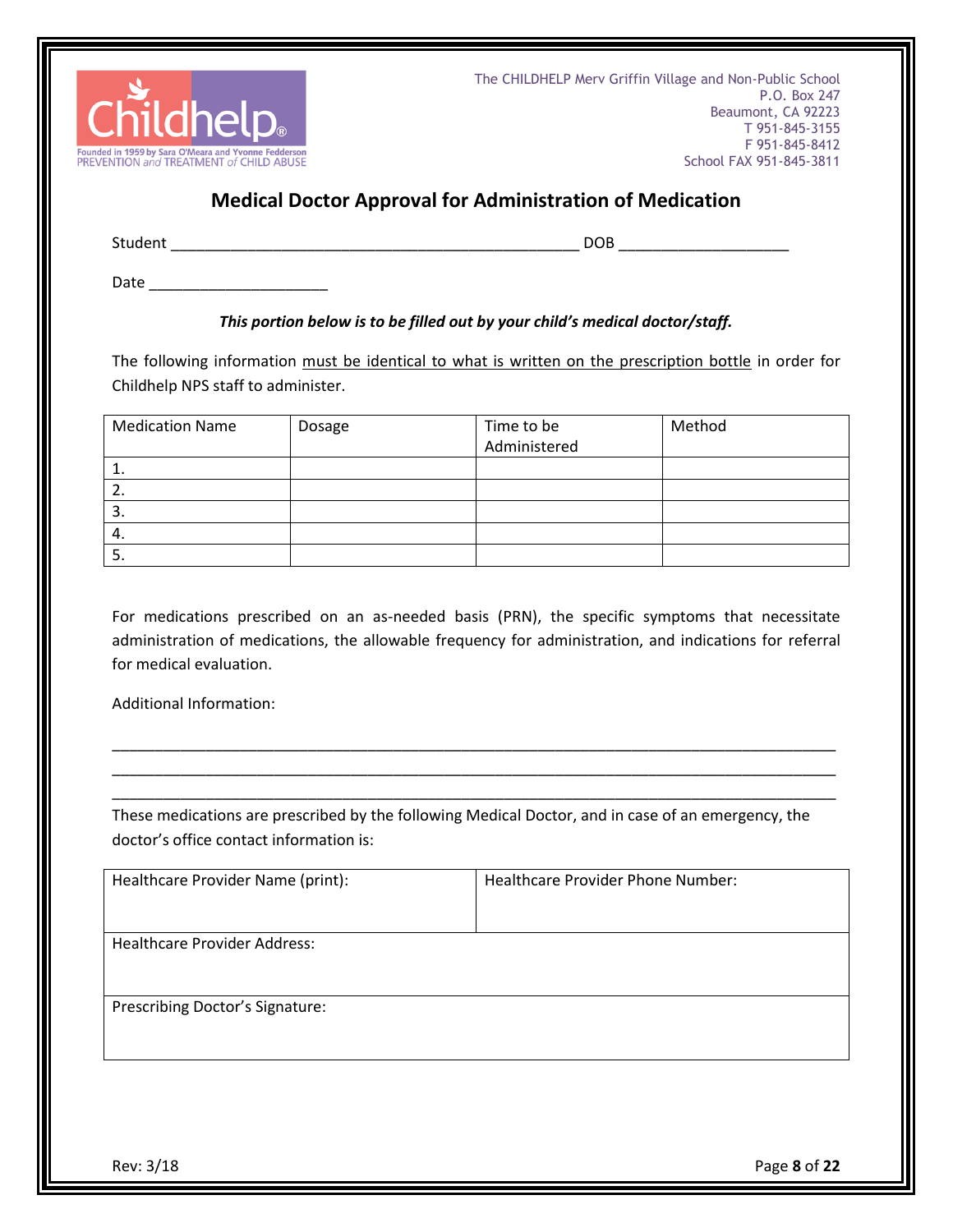| Childhelp.<br>Founded in 1959 by Sara O'Meara and Yvonne Fedderson<br>PREVENTION and TREATMENT of CHILD ABUSE                     |                                                                            | The CHILDHELP Merv Griffin Village and Non-Public School<br>P.O. Box 247<br>Beaumont, CA 92223<br>T 951-845-3155<br>F 951-845-8412<br>School FAX 951-845-3811 |
|-----------------------------------------------------------------------------------------------------------------------------------|----------------------------------------------------------------------------|---------------------------------------------------------------------------------------------------------------------------------------------------------------|
| To:                                                                                                                               | <b>Request for Release of Information</b>                                  |                                                                                                                                                               |
| <u> 1989 - Johann John Stone, markin film ar yn y brenin y brenin y brenin y brenin y brenin y brenin y brenin y</u>              |                                                                            |                                                                                                                                                               |
| <u> 1989 - Johann John Stein, markin fan it ferstjer fan it ferstjer fan it ferstjer fan it ferstjer fan it fers</u>              |                                                                            |                                                                                                                                                               |
|                                                                                                                                   |                                                                            |                                                                                                                                                               |
|                                                                                                                                   |                                                                            |                                                                                                                                                               |
| As the Parent/Legal Guardian for the above named student, I hereby authorize and request release of<br>the following information: |                                                                            |                                                                                                                                                               |
| - Medical                                                                                                                         | - Clinical                                                                 | — Other: ______________                                                                                                                                       |
| - Health                                                                                                                          | - Discharge                                                                |                                                                                                                                                               |
| - Psychological<br>- Educational                                                                                                  | - History<br>- Case Management                                             | <u> 1990 - Johann John Harry Harry Harry Harry Harry Harry Harry Harry Harry Harry Harry Harry Harry Harry Harry H</u>                                        |
| - Behavioral                                                                                                                      |                                                                            |                                                                                                                                                               |
| Please forward the information to:                                                                                                | Childhelp Non-Public School<br>14700 Manzanita Park Rd., Beaumont CA 92223 |                                                                                                                                                               |
|                                                                                                                                   | OR Fax 951-845-3811                                                        |                                                                                                                                                               |
|                                                                                                                                   |                                                                            |                                                                                                                                                               |
| Parent/Guardian Signature                                                                                                         |                                                                            | Date                                                                                                                                                          |
|                                                                                                                                   |                                                                            |                                                                                                                                                               |
|                                                                                                                                   |                                                                            |                                                                                                                                                               |
|                                                                                                                                   |                                                                            |                                                                                                                                                               |
|                                                                                                                                   |                                                                            |                                                                                                                                                               |
|                                                                                                                                   |                                                                            |                                                                                                                                                               |
|                                                                                                                                   |                                                                            |                                                                                                                                                               |
|                                                                                                                                   |                                                                            |                                                                                                                                                               |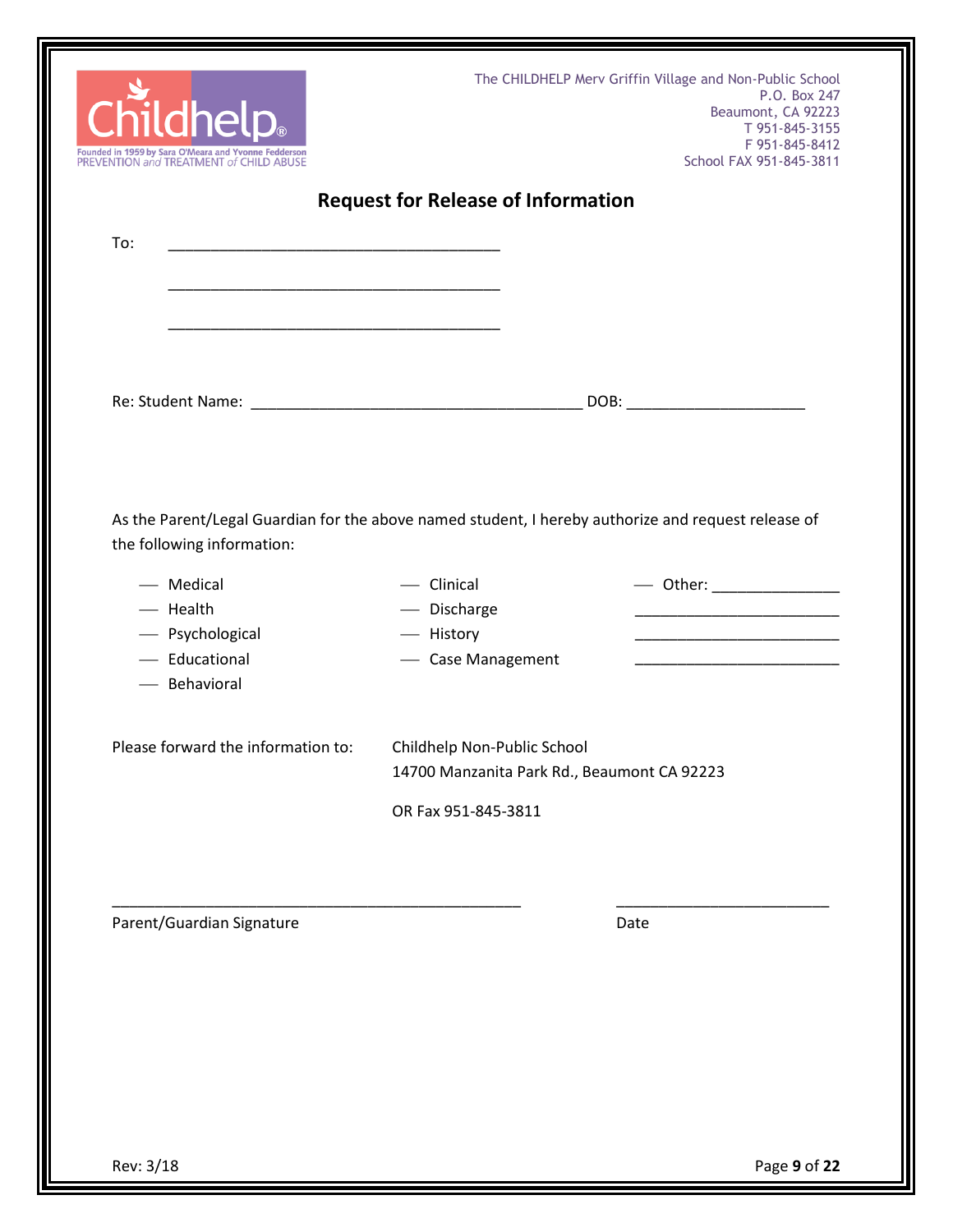

#### **Notice to Parents/Guardians**

| Student<br>Name <sup>.</sup> | $\sim$ $\sim$ |
|------------------------------|---------------|
|------------------------------|---------------|

\_School District/County Office of Education/SELPA (Special Education Local Plan Area) has contracted your child, \_\_\_\_\_\_\_\_\_\_\_\_\_\_\_\_\_\_\_\_\_\_\_\_\_\_\_, to be educated in a non-public school.

Your local school district is responsible for the education of your child and has entered into a contract with our non-public school to provide the needed services. This contract for educational services is solely between the local school district and Childhelp Non-Public School and does not obligate any other school district or public agency to continue to provide these services.

Failure to notify Childhelp Non-Public School of a change in your residence may result in you being responsible for payment for the educational services provided.

I have read this notice and understand that failure to notify Childhelp Non-Public School of a change in address may result in my having the responsibility for the non-public school's cost.

#### **Dispute Resolution**

All students at Childhelp Non-Public School and their parents are required to arbitrate any and all claims and disputes under the dispute resolution rules of the American Arbitration Association and not by lawsuit. By agreeing to resolve disputes through arbitration, you and Childhelp Non-Public School are giving up the right to have a dispute decided in a court of law, before a jury, or seek punitive damages.

\_\_\_\_\_\_\_\_\_\_\_\_\_\_\_\_\_\_\_\_\_\_\_\_\_\_\_\_\_\_\_\_\_\_\_\_\_\_\_\_\_\_\_\_\_\_\_\_ \_\_\_\_\_\_\_\_\_\_\_\_\_\_\_\_\_\_\_\_\_\_\_\_\_

\_\_\_\_\_\_\_\_\_\_\_\_\_\_\_\_\_\_\_\_\_\_\_\_\_\_\_\_\_\_\_\_\_\_\_\_\_\_\_\_\_\_\_\_\_\_\_\_ \_\_\_\_\_\_\_\_\_\_\_\_\_\_\_\_\_\_\_\_\_\_\_\_\_

\_\_\_\_\_\_\_ (initial)

Parent/Guardian Signature Date Date

Parent/Guardian Signature Date Date

Childhelp Non-Public School Representative Signature

\_\_\_\_\_\_\_\_\_\_\_\_\_\_\_\_\_\_\_\_\_\_\_\_\_\_\_\_\_\_\_\_\_\_\_\_\_\_\_\_\_\_\_\_\_\_\_\_

Rev: 3/18 Page **10** of **22**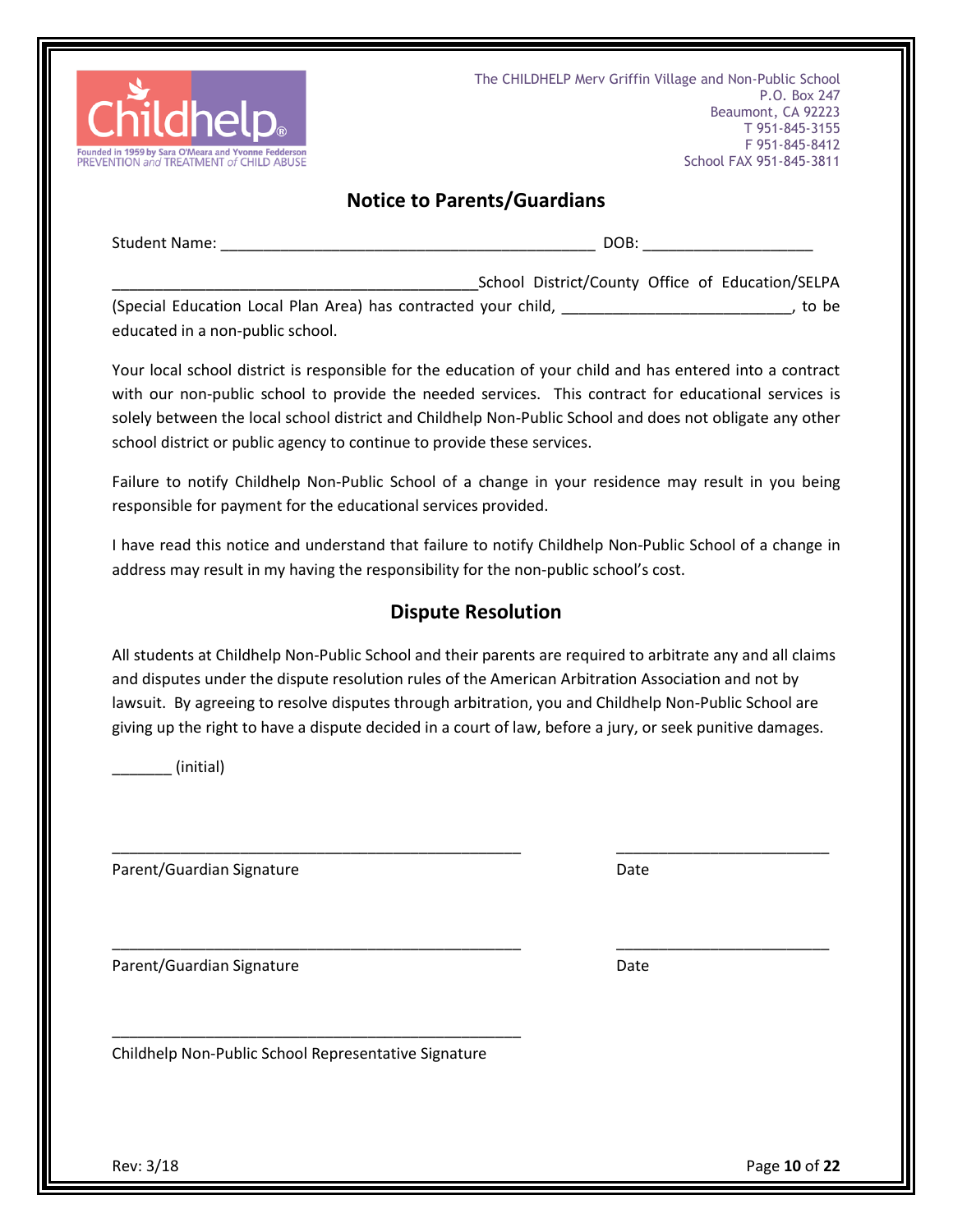

#### **Behavior Management Plan and "Time-In" Procedures**

Our behavior management plan is designed to provide structure within which the student can receive positive reinforcement for modifying his/her behavior and exercising impulse control, thereby increasing his/her self-esteem. The system encourages and rewards improved relationships with peers and adults. The Treatment Program encourages students to earn privileges. Consistent positive reinforcement for appropriate and active participation in the program is accomplished through a point based level system. Each student's progress is documented daily by a point system and point sheet, taking into consideration the student's behavior while in the classroom, but also taking into account behavior on the school bus and behavior at breaks and during lunch period. Weekly points are tabulated each Thursday to determine the weekly level and participation in reward activities.

We at Childhelp Non-Public School use "Time-In" as a therapeutic technique to decrease the frequency of problem behaviors such as aggression, self-harm, destruction of property or severe tantrum behaviors. While "Time Out" implies punitive isolation, the basic idea of "Time-In" is to remove the child from the classroom environment to spend one-on-one time with a dedicated staff member in an effort to de-escalate the situation as quickly and safely as possible. Many disruptive behaviors are utilized to gain attention from peers, and removing the student from their audience instantly removes the reward they were seeking for their behavior. Instead, they are given the undivided attention of a caring adult who will listen to the reasons for their outburst, then redirect them back to the classroom when they have returned to baseline and are demonstrating appropriate behavior. A dedicated room is provided with gliding recliners, beanbags and a generally calming environment, but "Time-In" can occur while walking the campus, sitting under a tree, or just stepping outside the classroom. Both the length of time needed and the location of the "Time-In" will be dependent on the circumstances and the needs of the individual child, but will always be the shortest duration possible while maintaining safety.

#### **Use of Protective Holds**

There may be occasions when a student will need to be placed in a Protective Hold by staff members. All staff members are trained in PRO-ACT, the Professional Assault Crisis Management Training approved for use by the state of California. The training focuses on crisis communication, de-escalation techniques and evasion, and includes physical training for a Standing Hold, Escort (hold that moves the child from an unsafe location to a safe location), Seated Hold, Wall-Assisted Hold and Floor-Assisted Hold. All holds require two trained staff members who together must double the weight of the student in order for the hold to be performed safely, all holds are designed to use the least amount of force possible with primary attention to the physical well-being of the student, and are only utilized in events of aggravated assault and/or behavior that poses an immediate and eminent risk of harm to self or others. Protective Holds are never initiated as a punitive measure, and the student is released as soon as the crisis has passed and (s)he no longer poses a danger to self and others. The majority of incidents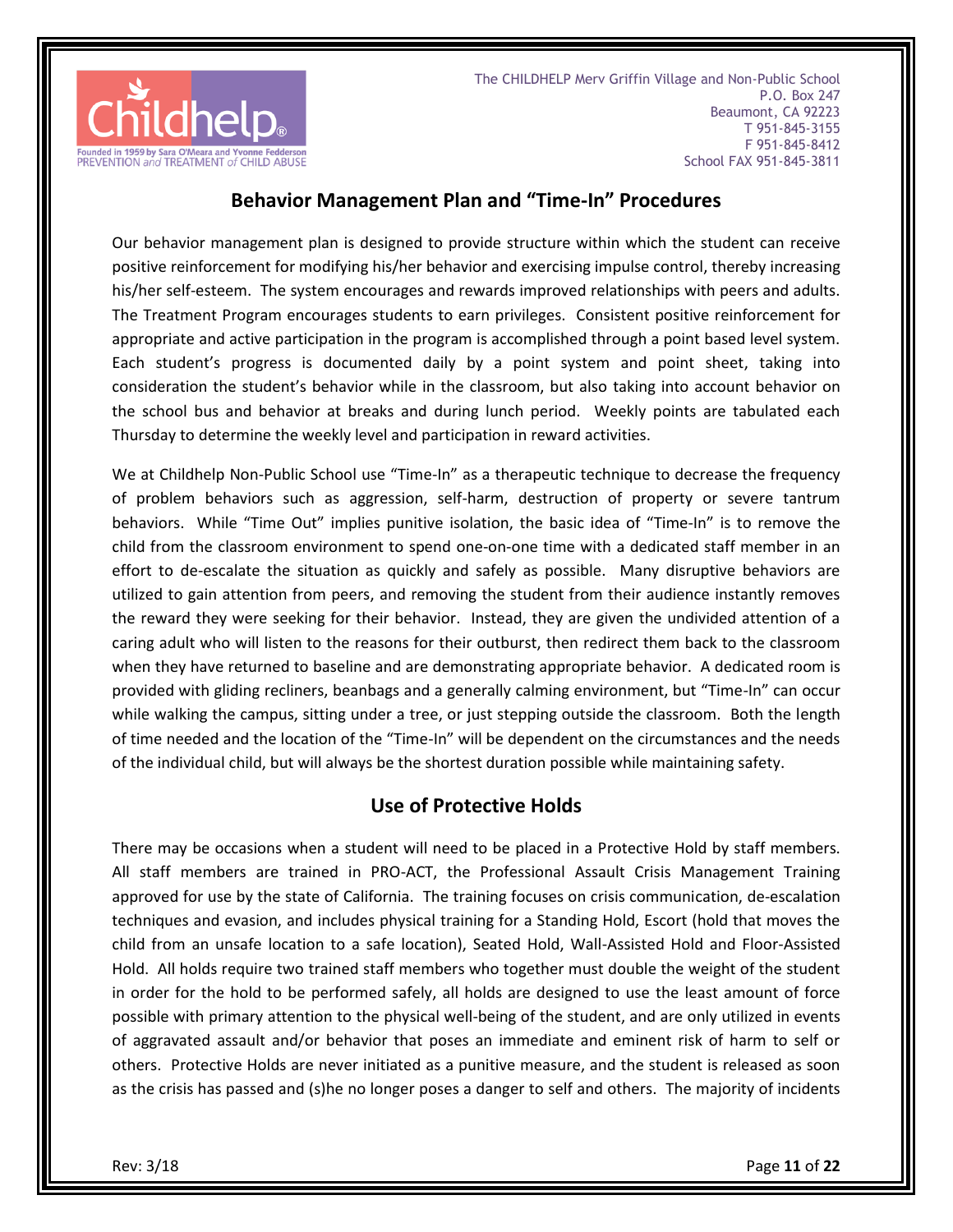

can be resolved without physical intervention, and Protective Holds are initiated only as a last resort and with Administrative approval.

Students placed in a Non-Public School often present with very challenging behaviors that have made it impossible for the student to be successful in a less restrictive environment and therefor incidents do occur. Parents/Guardians of students who have been involved in a Protective Hold will be contacted as soon as is reasonable after the event. However, no other parents/guardians will be contacted. If your child reports witnessing a Protective Hold of another student, which they may not understand, feel free to direct all concerns or questions to the Non-Public School office. While we will never disclose the private information of another student, we would be more than happy to reassure any concerns presented. Because Protective Holds are a measure of last resort, no Protective Hold is optional, and the outcome without the intervention would have been significantly more traumatic for all involved.

\_\_\_\_\_\_\_\_\_\_\_\_\_\_\_\_\_\_\_\_\_\_\_\_\_\_\_\_\_\_\_\_\_\_\_\_\_\_\_\_\_\_\_\_\_\_\_\_ \_\_\_\_\_\_\_\_\_\_\_\_\_\_\_\_\_\_\_\_\_\_\_\_\_

As the Parent/Legal Guardian of \_\_\_\_\_\_\_\_\_\_\_\_\_\_\_\_\_\_\_\_\_\_\_\_\_\_\_\_\_\_\_\_\_\_\_\_\_\_\_\_\_\_, **I understand and authorize the use of the procedures outlined herein.**

Parent/Guardian Signature Date Date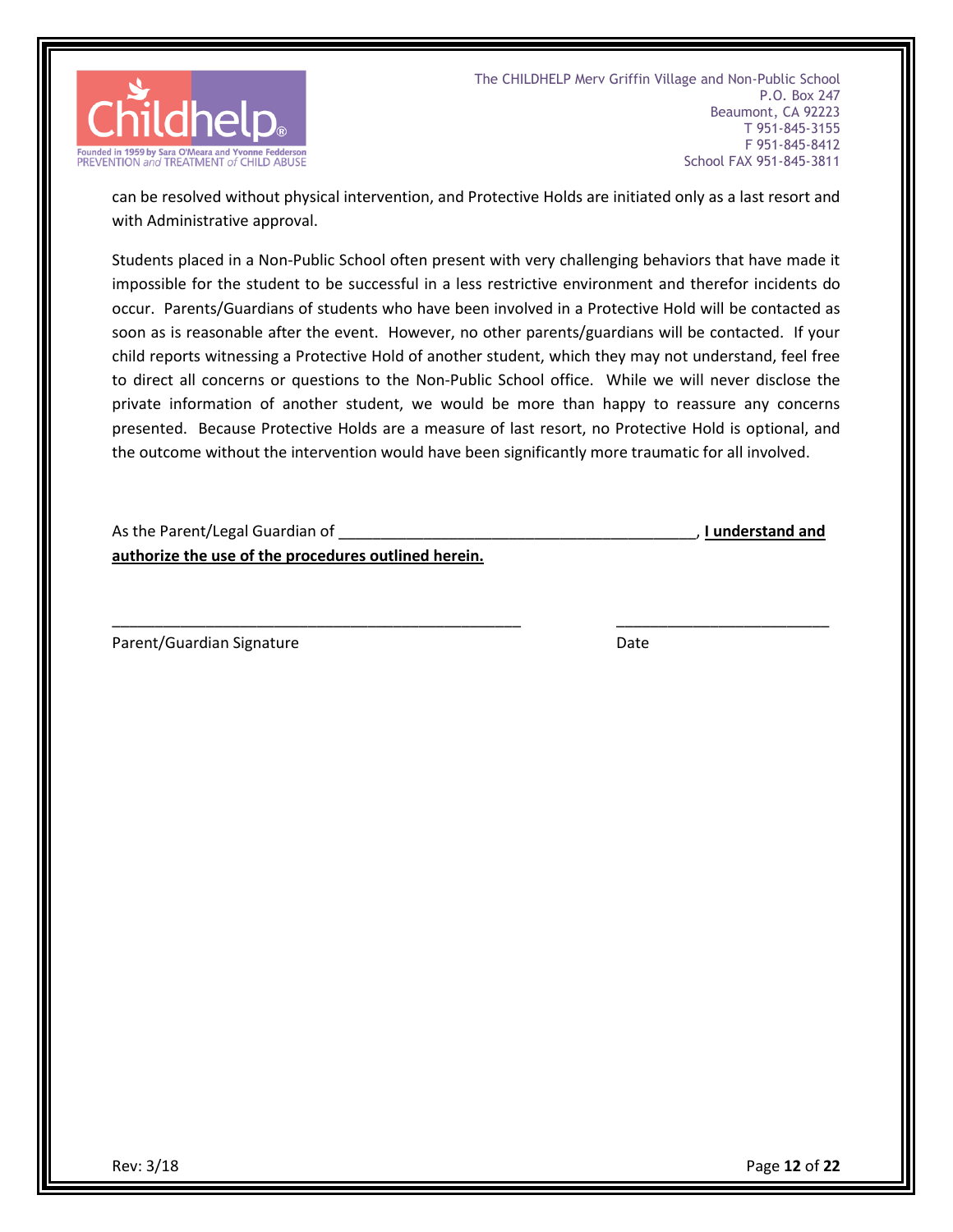

#### **Transportation Policy**

Student Name: \_\_\_\_\_\_\_\_\_\_\_\_\_\_\_\_\_\_\_\_\_\_\_\_\_\_\_\_\_\_\_\_\_\_\_\_\_\_\_\_\_\_\_\_\_ DOB: \_\_\_\_\_\_\_\_\_\_\_\_\_\_\_\_\_\_\_\_

While being transported to school in designated Childhelp vehicles, appropriate behavior is expected at all times. The following is a guideline for appropriate behavior:

- 1. Students will converse in normal speaking tones, directed only to persons inside the vehicle.
- 2. Students will cooperate with the driver or aide's requests/directives. A list of specific Van Safety Rules is reviewed with and signed by each student prior to their first day or as soon as possible after enrollment.
- 3. Students and staff will not eat or drink (other than water in a closed container) in the vehicles.
- 4. Students will conduct themselves in a non-disrupting, non-distracting, and non-threateningmanner.
- 5. Per California law, no person may smoke in a vehicle with a minor. No student or staff member may smoke in the vehicles. Childhelp Non-Public School is a non-smoking campus.

When students demonstrate inappropriate behavior in school vehicles, staff may impose one of several consequences:

- 1. Students will not earn points used toward earning privileges and rewards.
- 2. Students may be suspended from the Transportation Program for a designated period of time.
- 3. If a student's behavior is interpreted as jeopardizing the driver's concentration or otherwise creating a hazard to the safety of the passengers, the vehicle will be stopped and the parent/guardian and/or school staff will be notified for assistance. A decision to remove the student from the vehicle would be a measure of last resort utilized only if there is no other safe alternative available.
- 4. In significant or chronic cases, a student may be excluded from the Transportation Program, and would either be assigned an alternate means of transportation, or the student's parent/guardian may be required to assume responsibility for transportation.

**I understand and agree to the above guidelines and conditions, and shall hold harmless Childhelp Non-Public School/staff in the event my student's inappropriate behavior results in any and all consequences, including but not limited to temporary or permanent removal from the transportation program.** 

\_\_\_\_\_\_\_\_\_\_\_\_\_\_\_\_\_\_\_\_\_\_\_\_\_\_\_\_\_\_\_\_\_\_\_\_\_\_\_\_\_\_\_\_\_\_\_\_ \_\_\_\_\_\_\_\_\_\_\_\_\_\_\_\_\_\_\_\_\_\_\_\_\_

Parent/Guardian Signature Date Date

Rev: 3/18 Page **13** of **22**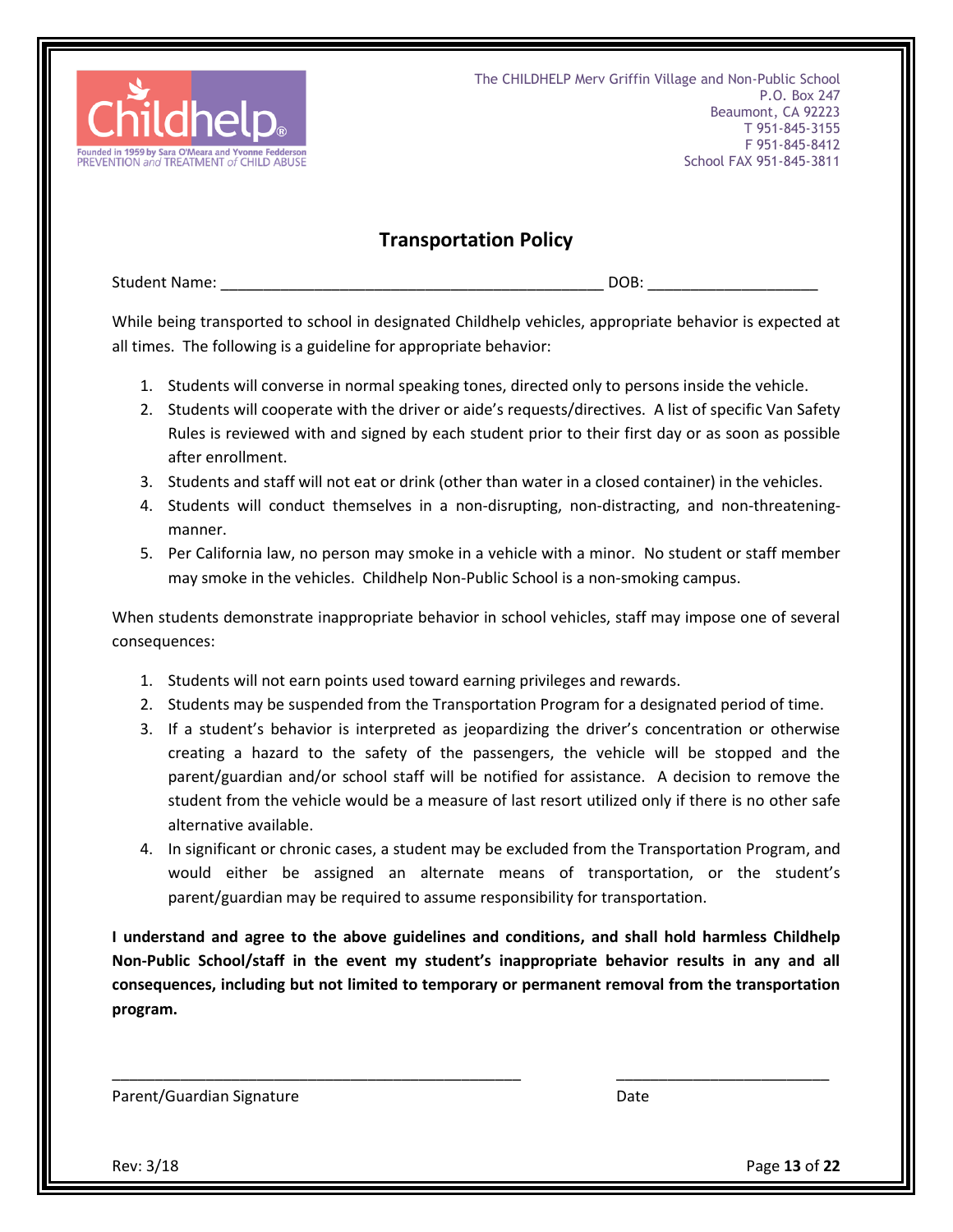

#### **Authorization for Off-Campus Activities**

I understand that it is the general practice at Childhelp Non-Public School for staff members to take students, individually or in groups, off-campus for a variety of educational and reward outings. These may include, but are not limited to: educational field trips, utilizing public libraries, visiting landmarks of significance, shopping in community stores, purchasing food in restaurants, attending intramural sports contests, treating students to food or other rewards at other sites (i.e.: other schools, parks, etc.), hiking in nearby hills, etc.

I hereby authorize and give permission as the Parent/Guardian for

(student name) to participate in off-campus activities while

\_\_\_\_\_\_\_\_\_\_\_\_\_\_\_\_\_\_\_\_\_\_\_\_\_\_\_\_\_\_\_\_\_\_\_\_\_\_\_\_\_\_\_\_\_\_\_\_ \_\_\_\_\_\_\_\_\_\_\_\_\_\_\_\_\_\_\_\_\_\_\_\_\_

attending Childhelp Non-Public School.

Parent/Guardian Signature Date Date

# **Authorization for Student to Participate in Swimming Pool Activities**

During the months of May through August, or as the weather permits, Childhelp Non-Public School students have the opportunity to utilize the on-campus swimming pool. For swimming pool activities, students must bring their bathing suit, towel, and have clean, dry clothes for after they swim. Swimming suits will be set out to dry and will be sent home to be washed.

\_\_\_\_\_\_\_\_\_\_\_\_\_\_\_\_\_\_\_\_\_\_\_\_\_\_\_\_\_\_\_\_\_\_\_\_\_\_\_\_\_\_\_\_\_\_\_\_ \_\_\_\_\_\_\_\_\_\_\_\_\_\_\_\_\_\_\_\_\_\_\_\_\_

I, the Parent/Guardian name), the Parent/Guardian of \_\_\_\_\_\_\_\_\_\_\_\_\_\_\_\_\_\_\_\_\_\_\_\_\_\_\_\_\_\_\_\_\_\_\_\_\_\_\_\_\_ (student name), do hereby give permission for \_\_\_\_\_\_\_\_\_\_\_\_\_\_\_\_\_\_\_\_\_\_\_\_\_\_\_\_\_\_\_\_\_\_\_\_\_\_\_\_\_ (student name) to participate in swimming pool

activities at the Childhelp Non-Public School, under the direct supervision of trained staff.

Parent/Guardian Signature Date Date

Rev: 3/18 Page **14** of **22**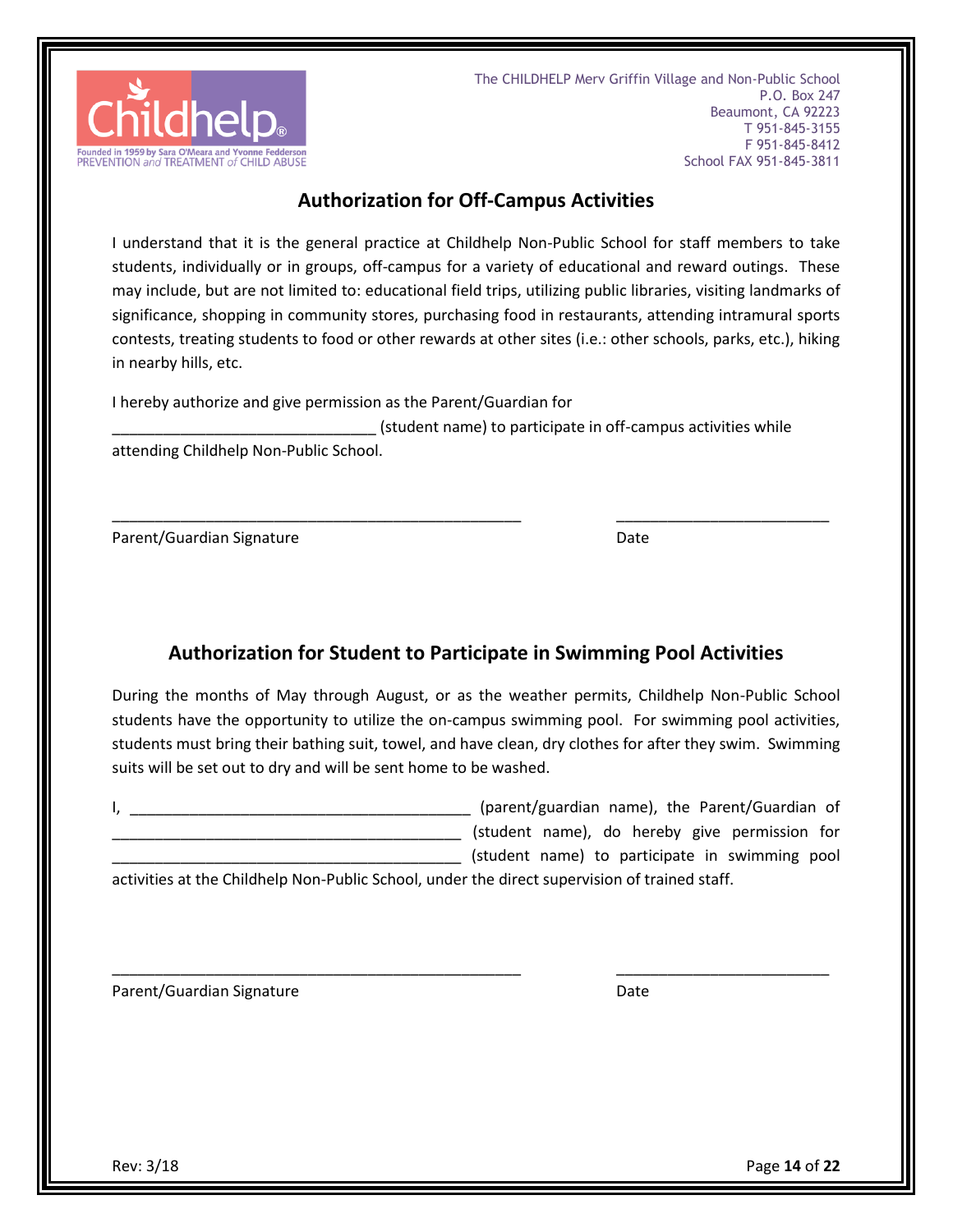

# **Student Code of Conduct and Parent/Guardian Notifications**

The following pages will be separated from the Intake Packet and given to the Parent/Guardian/Placing Representative for reference.

#### **By initialing the blanks and signing below, I hereby state that my student and I have received, read, understood, and agree to comply with each section:**

| P/G | S |                                                                           |
|-----|---|---------------------------------------------------------------------------|
|     |   | Items not to bring to school/Student Safety/Demonstrating Respect         |
|     |   | Childhelp Non-Public School Electronics Policy                            |
|     |   | Notification of Student right to Confidential Communication with IEP Team |
|     |   | Van Safety                                                                |
|     |   | Childhelp Non-Public School Dress Code/Dress Code Interventions           |
|     |   | <b>Sexual Harassment Policy</b>                                           |
|     |   | <b>School Threats/Threat Assessment</b>                                   |
|     |   | Procedures on Calling the Childhelp Non-Public School                     |

\_\_\_\_\_\_\_\_\_\_\_\_\_\_\_\_\_\_\_\_\_\_\_\_\_\_\_\_\_\_\_\_\_\_\_\_\_\_\_\_\_\_\_\_\_\_\_\_ \_\_\_\_\_\_\_\_\_\_\_\_\_\_\_\_\_\_\_\_\_\_\_\_\_

\_\_\_\_\_\_\_\_\_\_\_\_\_\_\_\_\_\_\_\_\_\_\_\_\_\_\_\_\_\_\_\_\_\_\_\_\_\_\_\_\_\_\_\_\_\_\_\_ \_\_\_\_\_\_\_\_\_\_\_\_\_\_\_\_\_\_\_\_\_\_\_\_\_

\_\_\_\_\_\_\_\_\_\_\_\_\_\_\_\_\_\_\_\_\_\_\_\_\_\_\_\_\_\_\_\_\_\_\_\_\_\_\_\_\_\_\_\_\_\_\_\_ \_\_\_\_\_\_\_\_\_\_\_\_\_\_\_\_\_\_\_\_\_\_\_\_\_

Parent/Guardian Signature Date of the Date of the Date of the Date of the Date of the Date of the Date of the Da

Student Signature Date Accounts and Date Date Date

Witness/Childhelp Representative Signature **Date** Date

| ate |  |  |  |
|-----|--|--|--|
|     |  |  |  |
|     |  |  |  |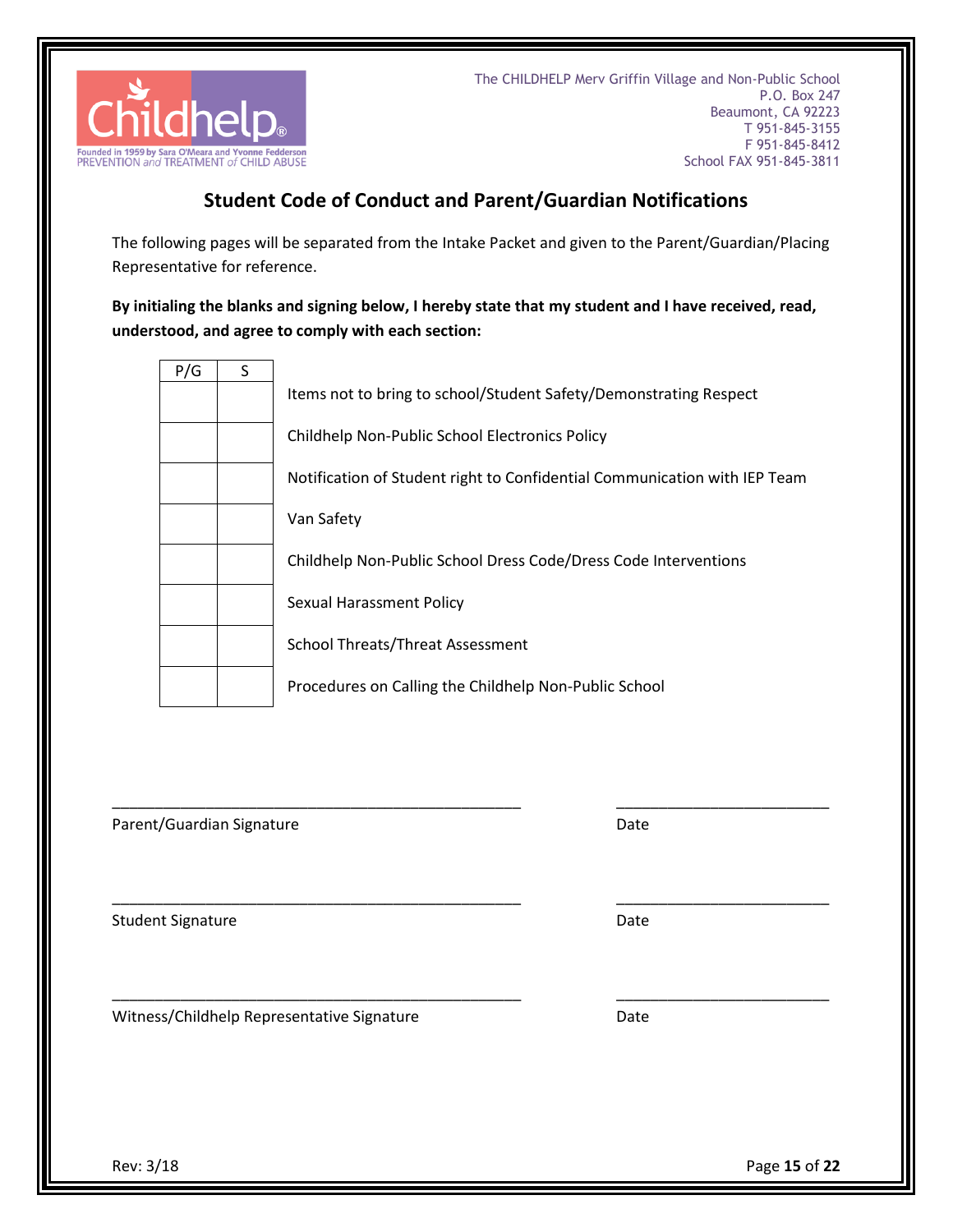

#### **Guidelines for Student Behavior**

#### **Items NOT to bring to school:**

- Possession of any kind of weapon or dangerous object is prohibited. This includes but is not limited to guns, knives, ammunition, fireworks or other explosives, tools, kitchen utensils, letter openers, lasers, and chains. Imitations, such as a toy gun, will be treated as the genuine article.
- Electronic games, cell phones, music boxes, Walkmans/MP3 players, trading cards, or any type of toy or object that can cause distractions are not permitted at school. Exceptions may be made for treatment purposes by the Principal or designee. If confiscated, these items will be sent to the office and released only to a parent or guardian.
- Harmful substances, like tobacco, alcohol, drugs, or things that look like alcohol, tobacco or drugs are not allowed at school.
- Skateboards and roller blades are not allowed at school.

#### **Student Safety**

- No fighting, hitting pushing, or play-fighting at school. This includes on the way to and from school.
- Instances that include instigating, promoting or encouraging students to fight are not permitted.
- Students are required to follow all safety rules while riding on any Beaumont Unified or Childhelp NPS bus.
- Students may not carry medication on campus.
- Verbal or physical threats of any manner will not be tolerated.
- Students will be required to follow all playground rules and walk on the playground. "Tag" is never permitted.
- Students are expected to line up for class in an orderly fashion without pushing, yelling or causing a disturbance. Students need to wait quietly for their teacher to meet the line.
- Students should always walk on campus.

#### **Demonstrating Respect and Responsibility**

- Racial or ethnic slurs, name calling, sexual harassment, and bad language will not be tolerated.
- Show respect to all staff members and all adults on campus.
- Gum chewing is not permitted on campus. All food should be eaten in the cafeteria, multipurpose room, or at the outside tables. Carbonated drinks are not permitted.
- Take care of all assigned school materials and school equipment, including textbooks, computer/tablet, playground equipment, and any other school property.

Classroom and campus rules are framed positively for posting in the classroom as a part of the campus treatment plan. Copies are available upon request.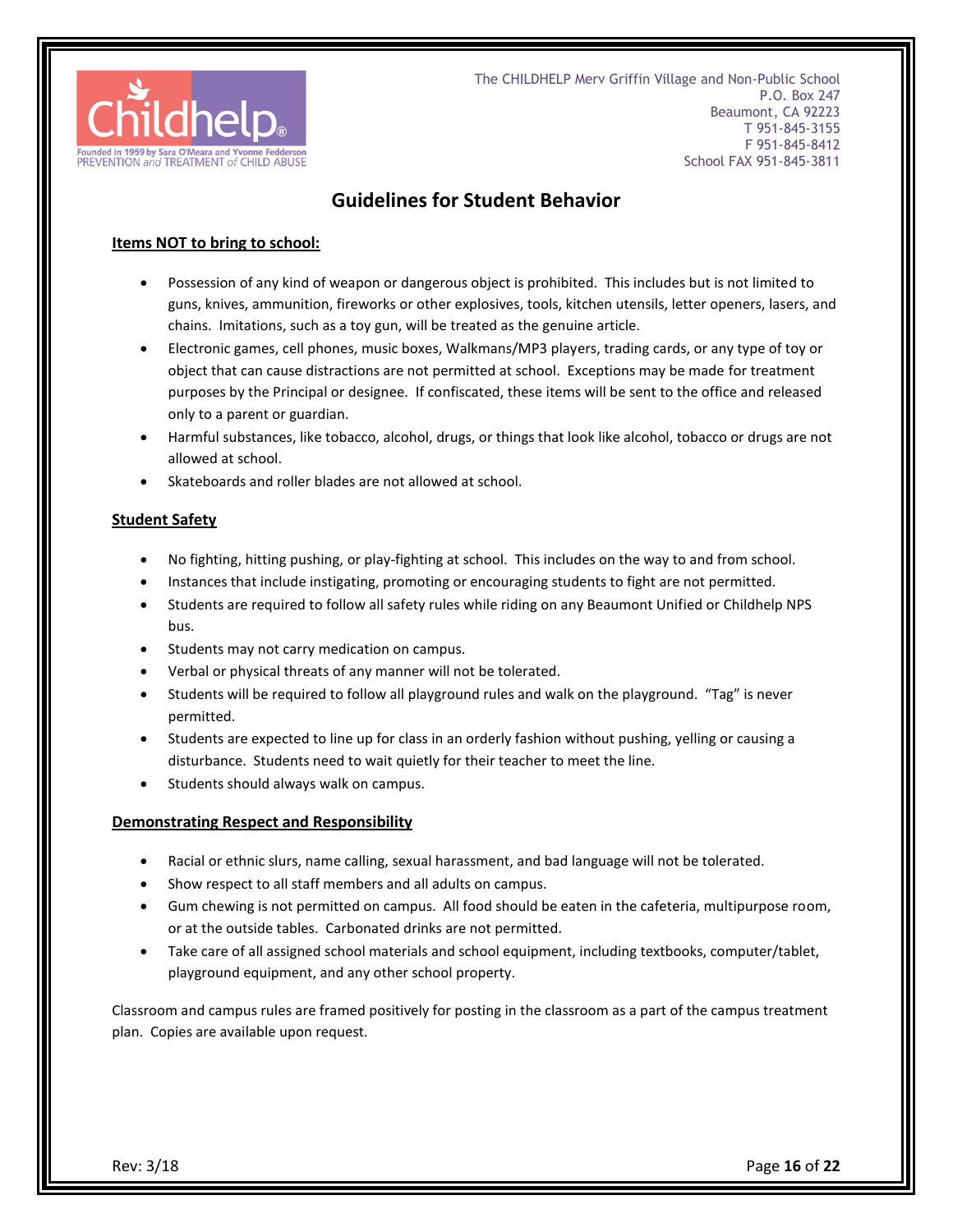

# **Childhelp Non-Public School Electronics Policy**

Upon enrollment in Childhelp Non-Public School, students must comply with the Childhelp Non-Public School Electronics Policy and are not permitted to bring any electronic devices on campus at any time, unless noted in your child's Childhelp School Behavior Support Plan.

**Electronic devices include but are not limited to:**

- **Cellular/digital phones**
- **iPods, MP3s, CD Players or other music/tape player, headphones**
- **PSPs, Gameboys or other Electronic Games/Devices**
- **Beepers/Pagers/Radios**

Any electronic device that is brought to Childhelp Non-Public School campus may be confiscated by any faculty or staff member. The item(s) will be turned in to Administration for pickup by the parent or guardian.

We appreciate your support in maintaining a structured learning environment.

### **Notification of Student Right to Confidential Communication with**

#### **IEP (Individual Education Plan) Team Members**

All students have the right to have private and confidential communication with any member of their IEP team. If your child wishes to speak to anyone of the team members privately, arrangements will be made as soon as possible and may occur immediately, if available. All students are valuable members of their Individual Education Plan Team and will be treated as such. Typical IEP Team Members include the Student, Principal, Parent/Surrogate Parent/Legal Guardian, School District Psychologists, School District Program Specialists, Therapists, Case Managers, Mental Health Specialists and Teachers.

\_\_\_\_\_\_\_\_\_\_\_\_\_\_\_\_\_\_\_\_\_\_\_\_\_\_\_\_\_\_\_\_\_\_\_\_\_\_\_\_\_\_\_\_\_\_\_\_ \_\_\_\_\_\_\_\_\_\_\_\_\_\_\_\_\_\_\_\_\_\_\_\_\_

Student Signature Date Date Date Date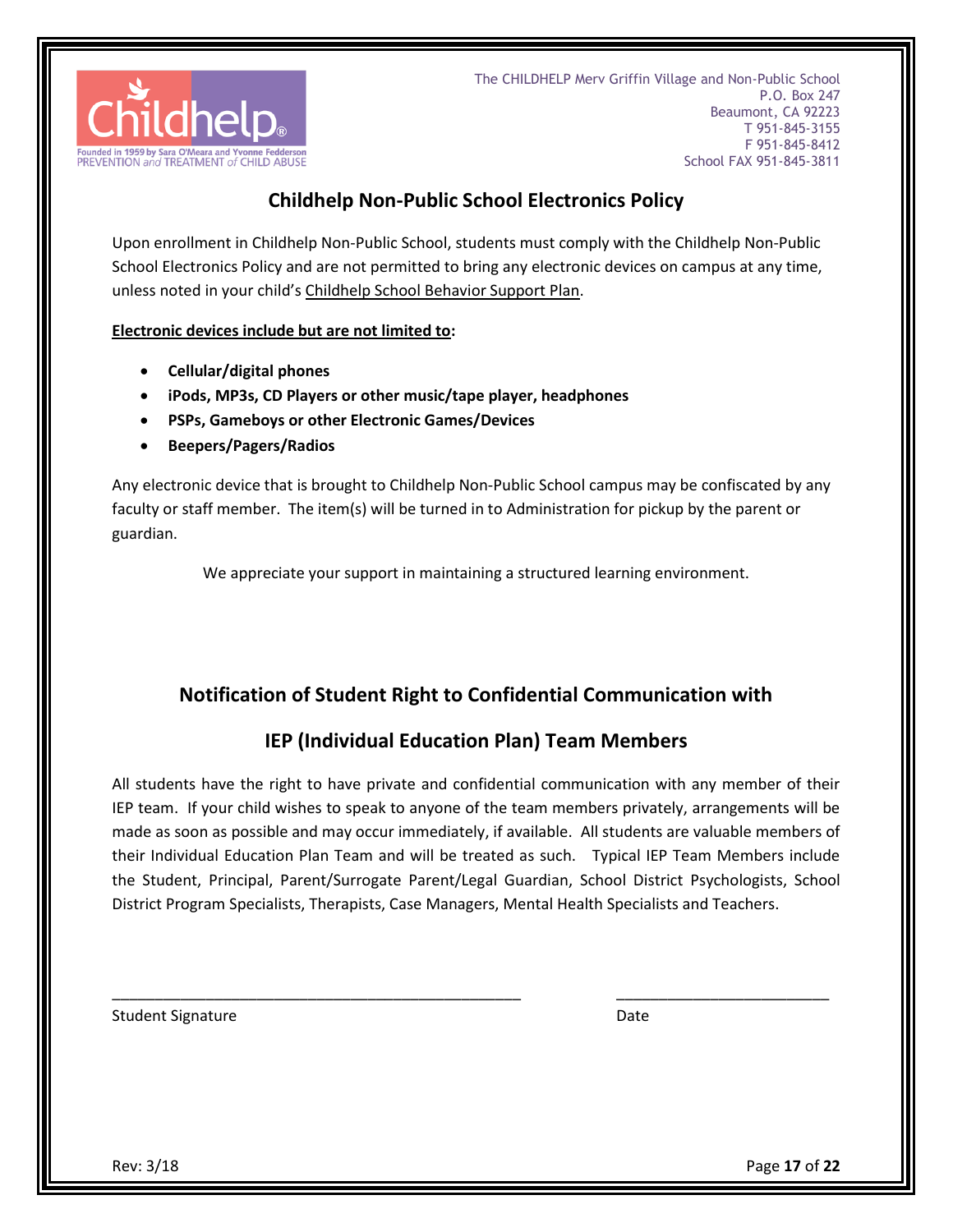

# **Van Safety Rules**

In order to safely transport all students to and from school, it is important for everyone to follow the rules. Students must sign and honor this contract to participate in the Transportation Program.

I, the same of the state of the state of the following:  $(p\text{rint} \text{ name})$ , agree to the following:

- 1. Seat belts must be worn at all times. No exceptions. It's the Law.
- 2. Students must stay in their assigned seat.
- 3. Keep hands and feet to yourself.
- 4. No cursing, foul language, or verbal abuse of any kind. No crude jokes, sexual comments, racial slurs or hate speech will be tolerated.
- 5. Music is used as an incentive and will not be allowed unless all students in the vehicle are behaving appropriately.
- 6. No rap music, or music with inappropriate lyrics or themes will be played at any time.
- 7. No student may leave the van except at their designated stop.
- 8. Students must show respect for one another, as well as for the van driver and aide.
- 9. No littering.
- 10. No waving, hand gestures or other attempts to communicate with people in other vehicles on the road.
- 11. Keep away from van safety equipment.
- 12. Stay seated until the van comes to a complete stop.
- 13. No spitting.
- 14. No eating/drinking in the van.
- 15. Doors and windows are to be opened by staff only
- 16. In the event of an accident, students will follow the directions of staff, they will exit the van at the nearest door, check for traffic, and go to the nearest curb.

If I fail to comply with the above rules, I may be subject to disciplinary action, including being taken back home, at the driver's discretion.

**I have read the rules, or had someone read and explain them to me, and I understand the van safety rules for students.**

\_\_\_\_\_\_\_\_\_\_\_\_\_\_\_\_\_\_\_\_\_\_\_\_\_\_\_\_\_\_\_\_\_\_\_\_\_\_\_\_\_\_\_\_\_\_\_\_ \_\_\_\_\_\_\_\_\_\_\_\_\_\_\_\_\_\_\_\_\_\_\_\_\_

\_\_\_\_\_\_\_\_\_\_\_\_\_\_\_\_\_\_\_\_\_\_\_\_\_\_\_\_\_\_\_\_\_\_\_\_\_\_\_\_\_\_\_\_\_\_\_\_ \_\_\_\_\_\_\_\_\_\_\_\_\_\_\_\_\_\_\_\_\_\_\_\_\_

Student Signature Date Date Date Date

Campus Director Signature **Date** Date Date

Rev: 3/18 Page **18** of **22**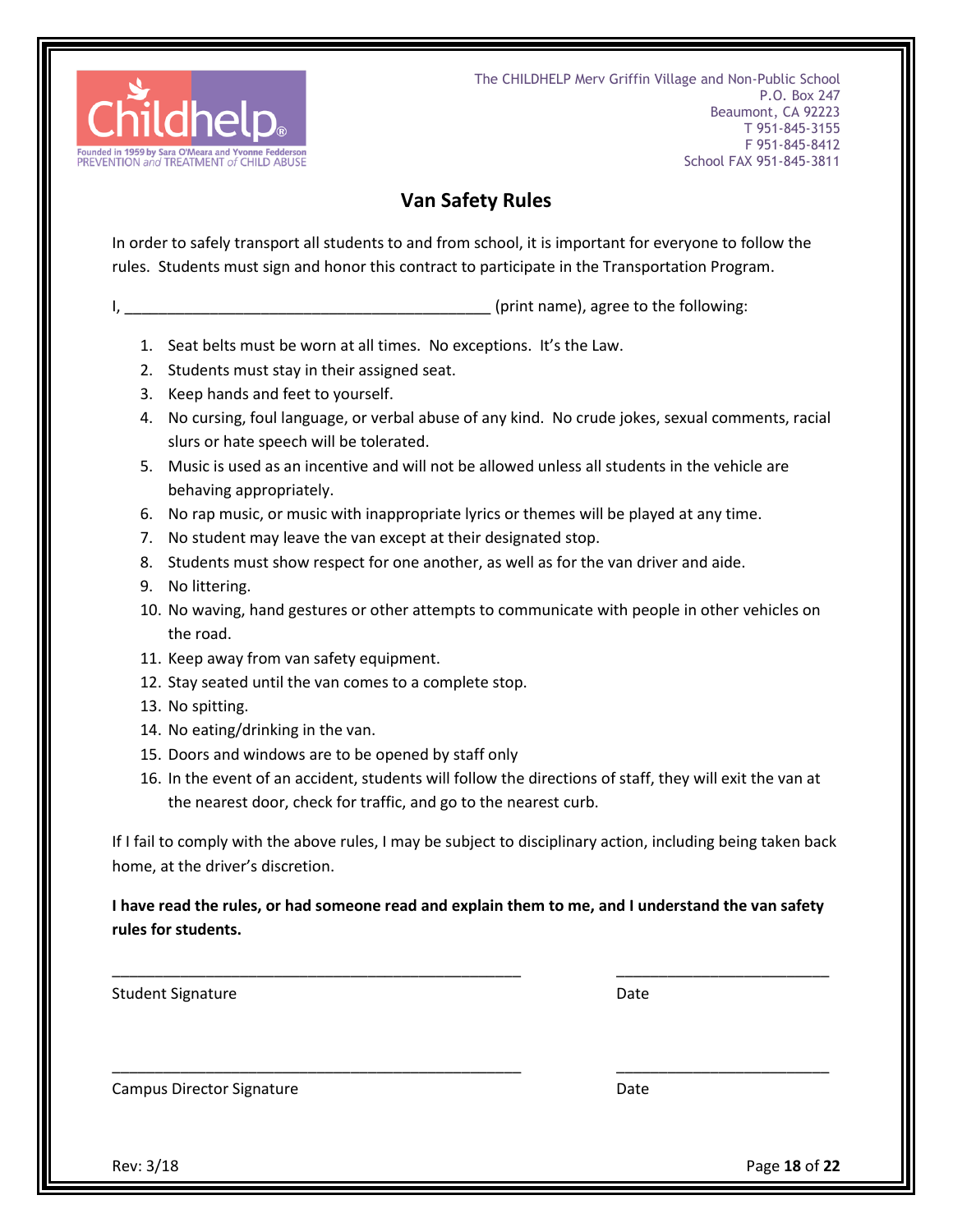

#### **Childhelp Non-Public School Dress Code**

All residents, elementary, middle and high school students need to be dressed and groomed in a manner that will not detract from the educational, instructional or therapeutic process. Student/resident dress should not disrupt instruction or create an unnecessary or unreasonable risk of injury or harm to any student/resident or staff. The following guidelines are consistent with the Beaumont Unified School District and all districts Childhelp Non-Public School contracts with for services.

- 1. Halter tops, low-cut shirts, spaghetti straps, half-shirts, tube tops, muscle shirts, leotards, and large net garments are not to be worn. Top straps must be at least two (2) fingers in width. Mid-section of stomach should be covered at all times, including when the hands are raised above the head.
- 2. Any clothing that excessively reveals your body or undergarments (underwear, thongs, bra, men's undershirts) that are clearly visible is inappropriate for school and is not permitted.
- 3. Shoes must be worn at all times. Sandals must have a strap around the heel of the foot. Flipflops and open-toed shoes are not permitted. Platform shoes or heels are not permitted.
- 4. Shorts and skirts with shorts or "skorts" are okay. Length should be no shorter than the middle finger when arms are resting by your sides.
- 5. Clothing that has been intentionally ripped or shredded may not be worn.
- 6. Hats and hoods may be worn outside only. Hats may not be worn backwards or sideways.
- 7. Clothing, hats and personal belongings with gang-related language or images, foul language, language or images that depict drugs, alcohol, tobacco, or are otherwise offensive will not be permitted. These include excessively baggy and hanging pants or shirts or excessively long belts. Pants must be worn at the waist and all belts must be appropriately sized.
- 8. Chains of any kinds or size are not permitted on campus. This includes wallet change and large link necklaces.
- 9. Fake fingernails may not be worn. Outrageous hairstyles and colors will be considered individually on the basis of their distractibility. Make-up, hairspray and perfume are not allowed on campus. Students/residents will be asked to wash off inappropriate make-up and nonpermanent hair color. Make-up and hair products are not to be brought to school.
- 10. Hoop or dangle earrings may not be worn at school as they pose a safety hazard. If the student/resident's index finger fits through the loop, they may not be worn.
- 11. Temporary tattoos are not permitted. Students/residents will be asked to wash them off.
- 12. Pajamas are not appropriate for school.
- 13. Bathing suits are not appropriate to wear to school. During summer months, when approved, students are to bring bathing suits in a bag. Residents will wear their bathing suits for all scheduled water-based activities only.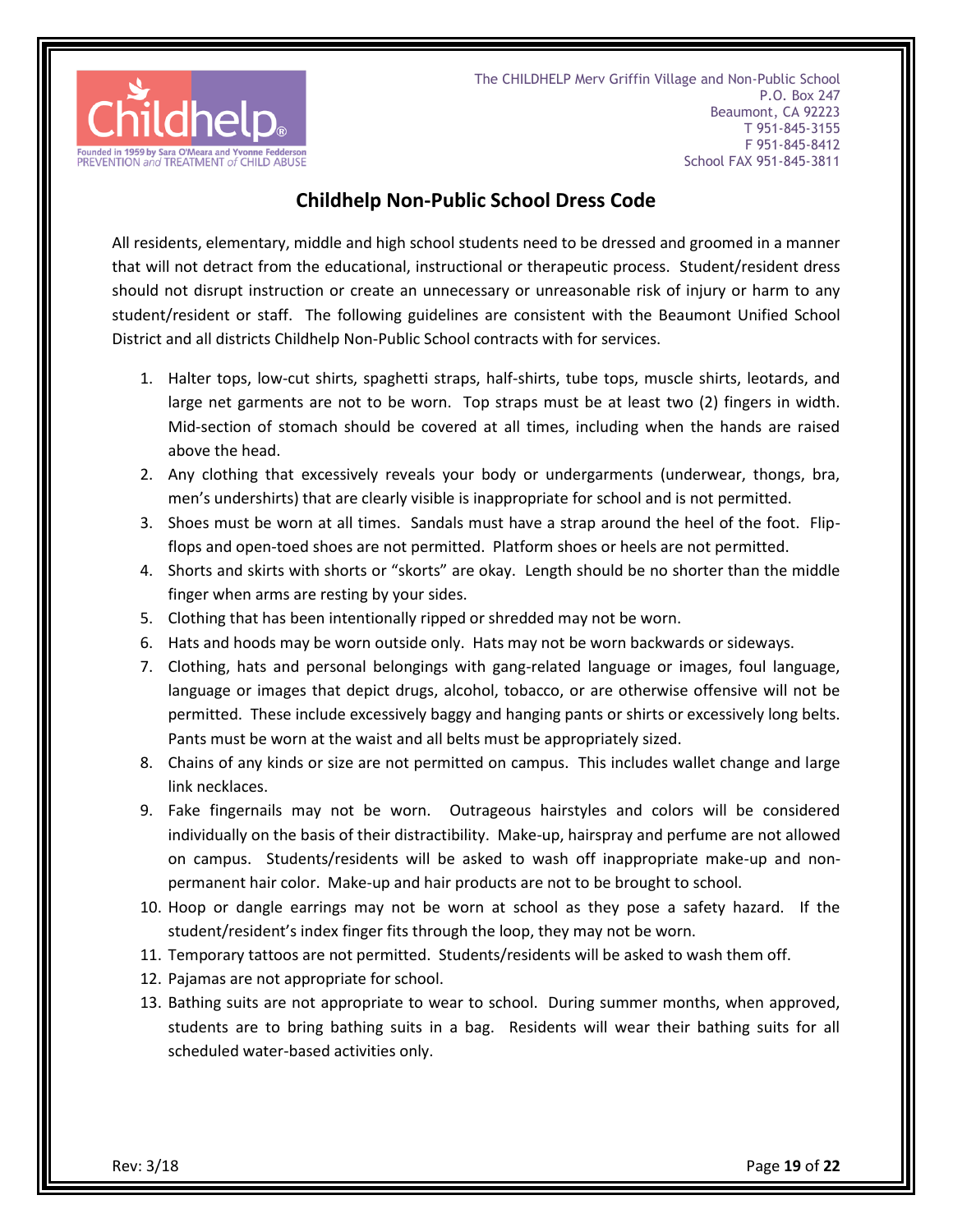

#### **Student Dress Code Interventions**

When a student comes to school dressed inappropriately, any of the following interventions may be used:

- 1. Parents may be contacted and asked to bring appropriate clothing to school.
- 2. Students may be required to sit in the office until parents can provide appropriate clothing.
- 3. Students may be asked to reverse their shirts or cover them with other clothing.
- 4. Items such as sunglasses and hats may be taken away when worn at inappropriate times. These items need to be picked up by a parent from the teacher or site administrator.
- 5. Students who continue to dress inappropriately may be assigned recess, lunch or after school detention. Behavior/Dress Code Contracts will be used when appropriate.
- 6. The Principal or designee will be responsible for making the final determination as to whether clothing or apparel interferes with or disrupts the educational or instructional process.

#### **Sexual Harassment Policy**

Childhelp Non-Public School is committed to providing a learning environment that is free of discrimination. In keeping with this commitment, Childhelp Non-Public School maintains a strict policy that prohibits unlawful harassment, including sexual harassment.

This policy prohibits harassment in any form, including verbal, physical and visual harassment. It covers students interacting with each other as well as students interacting with staff.

If you, at any time, feel that you are being sexually harassed by anyone during your school day, report the incident to a staff member with whom you feel comfortable.

If anyone believes you are sexually harassing him/her, they may report it to a staff member with whom they feel comfortable.

\_\_\_\_\_\_\_\_\_\_\_\_\_\_\_\_\_\_\_\_\_\_\_\_\_\_\_\_\_\_\_\_\_\_\_\_\_\_\_\_\_\_\_\_\_\_\_\_ \_\_\_\_\_\_\_\_\_\_\_\_\_\_\_\_\_\_\_\_\_\_\_\_\_

\_\_\_\_\_\_\_\_\_\_\_\_\_\_\_\_\_\_\_\_\_\_\_\_\_\_\_\_\_\_\_\_\_\_\_\_\_\_\_\_\_\_\_\_\_\_\_\_ \_\_\_\_\_\_\_\_\_\_\_\_\_\_\_\_\_\_\_\_\_\_\_\_\_

Student Signature Date Date

Campus Director Signature **Date** Date **Date** Date

Rev: 3/18 Page **20** of **22**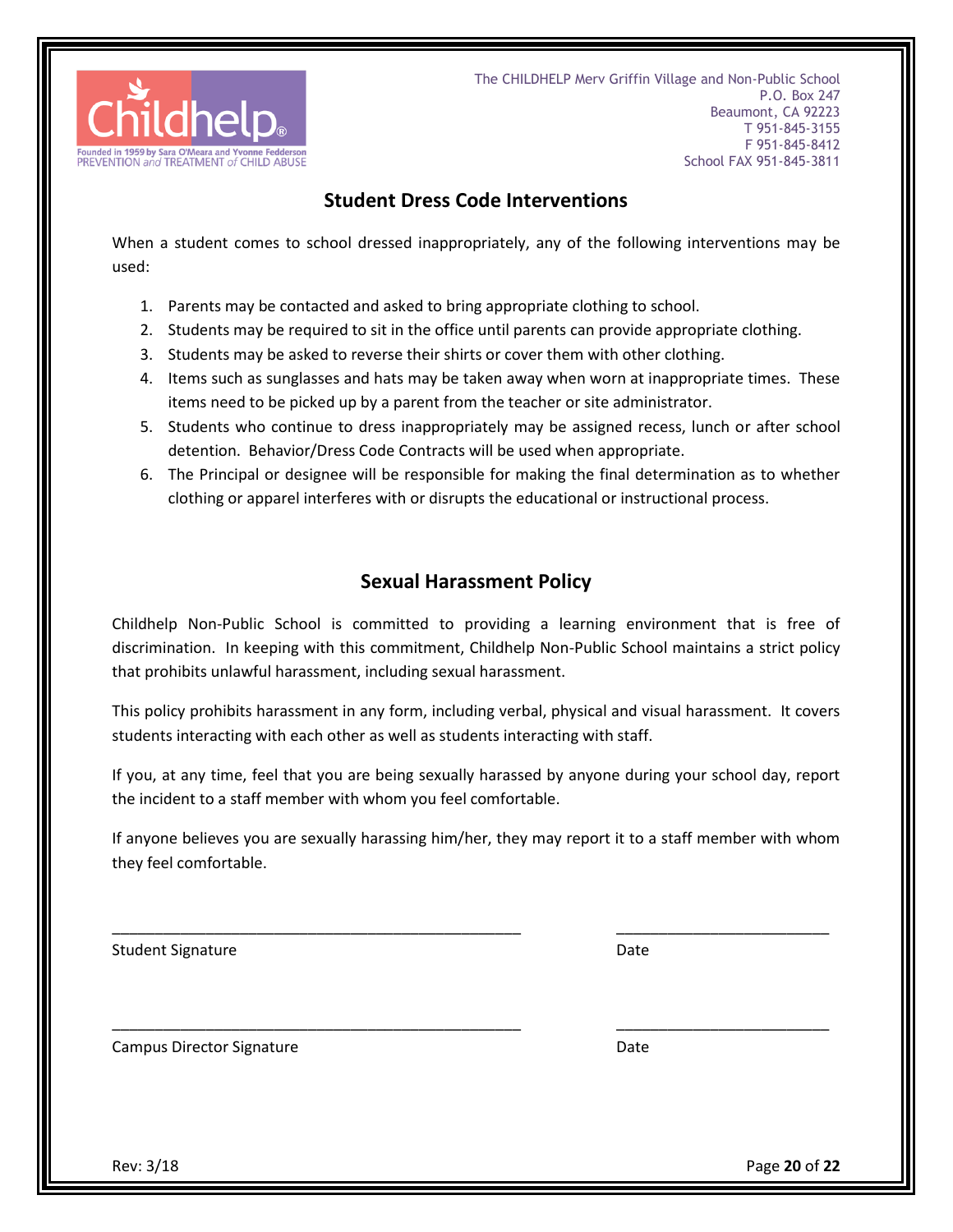

#### **Student Name: Contained Act 2012 12:00 Student Name: Contained Act 2013 12:00 Student Name: Contained Act 2013**

Childhelp Non-Public School (NPS) is proud to provide a safe and neutral learning environment for all students that we serve, and is committed to the safety of all our student population. Due to the rise in school-violence in the news, there has been an increase of students making threats of gun violence with the intent to harm or injure school personnel and/or other students. A threat is defined as any expression of intent to do harm or act out violently against someone or something. Threats may be spoken, written, drawn, symbolic, posted on the internet (Snapchat, Facebook, etc.) or made by gesture only. Threats maybe direct, indirect, conditional or veiled.

Childhelp NPS has taken steps to assure the safety of our school and student population. The school has adopted the following policy and procedural safeguards in the event a threat of violence is made by a student while on school grounds or during school hours:

- Threat Assessment Team (TAT) will be activated for immediate safety and security of the school.
- The student making the threat will be immediately detained for preliminary interview and proper assessment.
- When deemed necessary, there will be an immediate school lock down, followed by search of the student, classroom, school grounds and the immediate vicinity.
- Parent(s) or guardian(s), school district(s) and Riverside County Sheriff will be contacted and notified immediately of a credible threat, per school policy.
- Depending on the severity of threat, school administrators might initiate evacuation to a safer location.

The purpose of the Threat Assessment Team (TAT) is to determine the level of risk the students poses, discuss how best to support high-risk students so that their behavior does not become hurtful or destructive, and to provide the student with the necessary monitoring and help. In the event that a student has behaved in a threatening way, please be assured that the school will take necessary and appropriate measures to deal with the situation in a positive and proactive manner for the safety and protection of all students. All parent(s) or guardian(s) will be notified when a threat of serious incident is deemed substantiated.

Please note that the Childhelp NPS has "zero tolerance" for threat or violence of any nature. Our goal is to take all threats seriously by responding to all high-risk situations in a professional manner that provides for a healthy and caring learning environment. Childhelp NPS will take disciplinary action against students who make such threats in the form of school suspension, or school/district expulsion. The student may be held legally accountable and must be aware that there is a high probability of substantial consequences with law enforcement agencies and the legal system as a result of threatening behavior.

\_\_\_\_\_\_\_\_\_\_\_\_\_\_\_\_\_\_\_\_\_\_\_\_\_\_\_\_\_\_\_\_\_\_\_\_\_\_\_\_\_\_\_\_ \_\_\_\_\_\_\_\_\_\_\_\_\_\_\_\_

Student Signature Date Date Date Date

Rev: 3/18 Page **21** of **22**